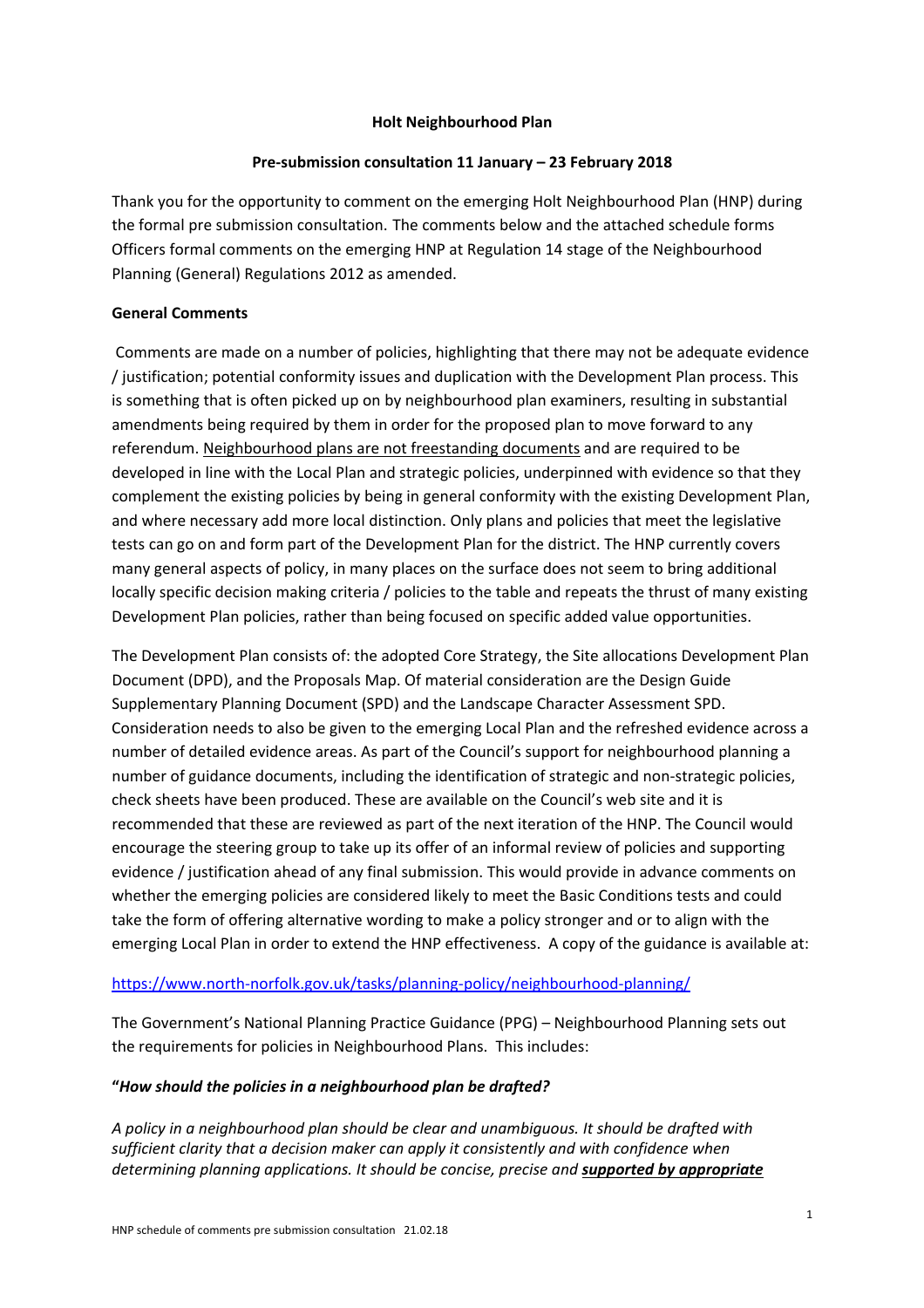*evidence. It should be distinct to reflect and respond to the unique characteristics and planning context of the specific neighbourhood area for which it has been prepared.*

Paragraph: 041 Reference ID: 41‐041‐20140306"

*And* 

## *"General conformity with the strategic policies contained in the Development Plan*

### *What is meant by 'general conformity'?*

*When considering whether a policy is in general conformity a qualifying body, independent examiner, or local planning authority, should consider the following:*

- *whether the neighbourhood plan policy or development proposal supports and upholds the general principle that the strategic policy is concerned with*
- *the degree, if any, of conflict between the draft neighbourhood plan policy or development proposal and the strategic policy*
- *whether the draft neighbourhood plan policy or development proposal provides an additional level of detail and/or a distinct local approach to that set out in the strategic policy without undermining that policy*
- *the rationale for the approach taken in the draft neighbourhood plan or Order and the evidence to justify that approach*

Paragraph: 074 Reference ID: 41‐074‐20140306."

The PPG states that a neighbourhood plan should support the strategic development needs set out in the Local Plan and should plan positively to support local development as outlined in para 16 of the National Planning Policy Framework (NPPF) .

Neighbourhoods should:

- *develop plans that support the strategic development needs set out in Local Plans, including policies for housing and economic development;*
- *plan positively to support local development, shaping and directing development in their area that is outside the strategic elements of the Local Plan;*

NPPF, 2012 para 16,

Comments are detailed in the schedule below to reflect this guidance and the legislative requirements in order to aid the HNP group in policy development and to refine the plan so that it has the greatest opportunity of meeting the Basic Condition tests and to sit alongside the existing Development Plan (and also prolong its effective life to accord with the emerging Local Plan), with the aim of reducing the risk of further amendments being required by the appointed independent examiner.

A number of policies refer to complying with the requirements of and policies of the HNP and the Development Plan etc. This seems superfluous in all cases, as determination of any planning application must be in accordance with the Development Plan unless material considerations indicate otherwise. This is enshrined in national policy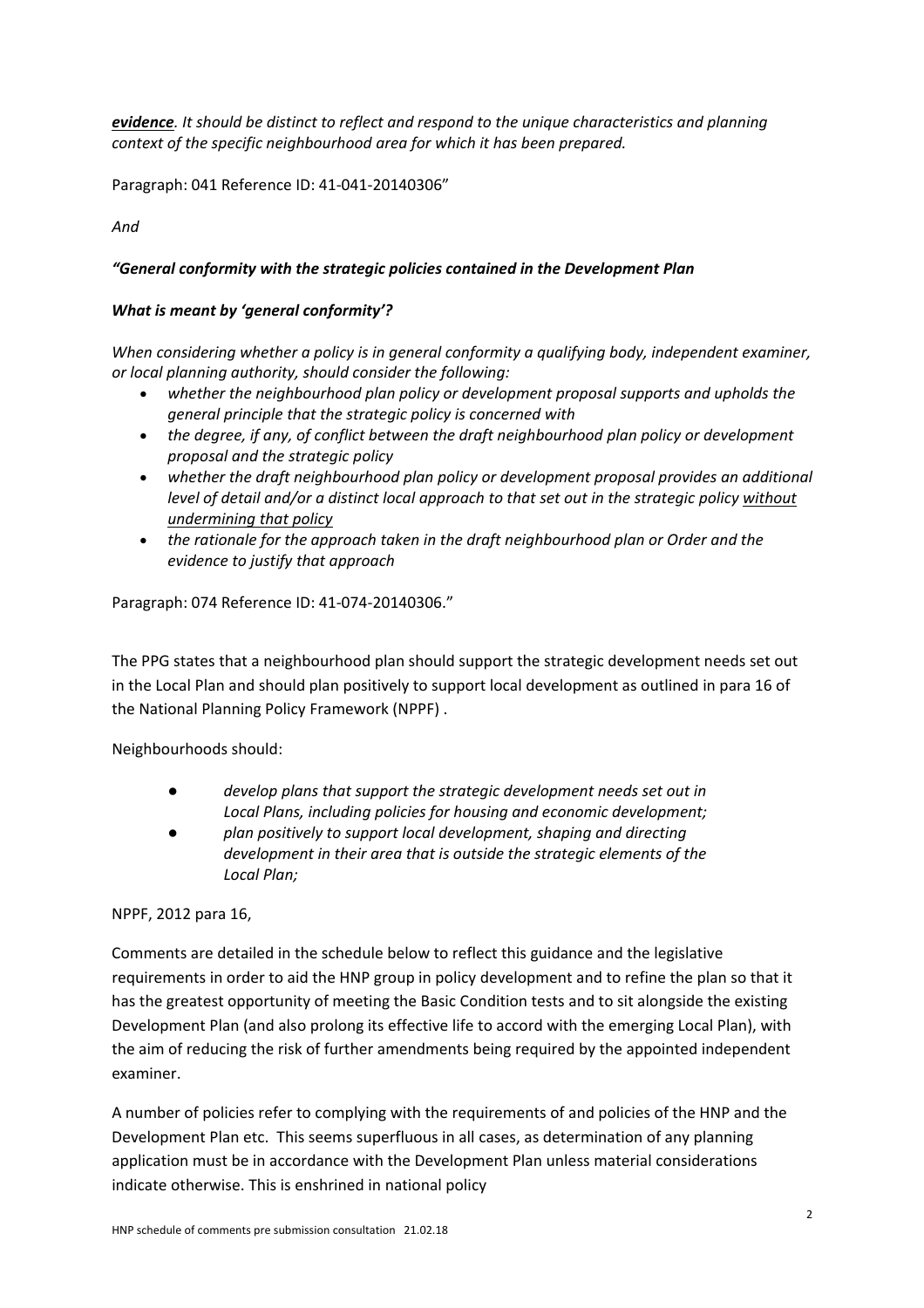It is recommended that the policies referred to are reassessed and amended to comply with the PPG (e.g. they provide "an additional level of detail and/or a distinct local approach to that set out in the strategic policy without undermining that initial policy") or that they are deleted, or that additional evidence / justification is provided. This additional evidence will be required to assist HNP in justifying its approach through the required Basic Conditions Statement at submission stage and examination. In some circumstances it may be appropriate to change a particular policy to supporting explanatory text, or aspirational text.

In order to remain effective and useful in the determination of applications it is recommended that policies are worded so that they can be applied in a mindful way and should contain an operative clause (justified & evidenced). A failure to make a policy specific to a particular requirement will render it ineffective. If a number of policies remain this way collectively there is the potential to make the whole plan ineffective. Any repetition of national and local policies should be removed.

Following this Regulation 14 consultation there is an opportunity for the Neighbourhood Plan group to review and adjust the plan and the opportunity to document specific evidence before submission to the Council under Regulations 15 & 16. It is at this stage that the Council will review the Draft Neighbourhood Plan and submission documentation for conformity to the entire legal framework.

Concerns are raised around the robustness of the undertaking of the Strategic Environmental Assessment, SEA. We have previously advised that the Council will undertake this exercise on behalf of the group and this would reduce the risk at examination. Once the policies have been revised as a result of this consultation we would be pleased to undertake this exercise for you so that the HNP can be satisfied that this part of basic conditions is addressed ahead of examination. Further detailed commentary is included in the schedule below.

The advice contained in the schedule is compiled from across the authority and varying specialist departments. We trust that these comments are helpful and constructive. Should you wish to discuss any issues or require further explanations please contact a member of the policy team.

| Ref.<br>No.  | Page and<br>Policy/<br><b>Paragraph</b><br><b>No</b> | <b>Comment</b>                                                                                                                                                                                                                                                                                                                                                                                                                                                                                                                                                                                                                                                                                                                                                                                                                                                                                   |
|--------------|------------------------------------------------------|--------------------------------------------------------------------------------------------------------------------------------------------------------------------------------------------------------------------------------------------------------------------------------------------------------------------------------------------------------------------------------------------------------------------------------------------------------------------------------------------------------------------------------------------------------------------------------------------------------------------------------------------------------------------------------------------------------------------------------------------------------------------------------------------------------------------------------------------------------------------------------------------------|
| $\mathbf{1}$ | General                                              | In addition to the general comments made above comments are made on a<br>number of policies, highlighting that there may not be adequate evidence /<br>justification or that they duplicate other Development Plan policies. This is<br>something that is often picked up on by Neighbourhood Plan Examiners, with<br>substantial amendments made by them to the proposed Neighbourhood<br>Plan. Neighbourhood plans are not freestanding documents and are required<br>to be developed in line with the Local Plan and strategic policies,<br>underpinned with evidence. The Government's national Planning Practice<br>Guidance (PPG) - Neighbourhood Planning sets out the requirements for<br>policies in Neighbourhood Plans. This includes:<br>"How should the policies in a neighbourhood plan be drafted?<br>A policy in a neighbourhood plan should be clear and unambiguous. It should |

# **Schedule of Comments**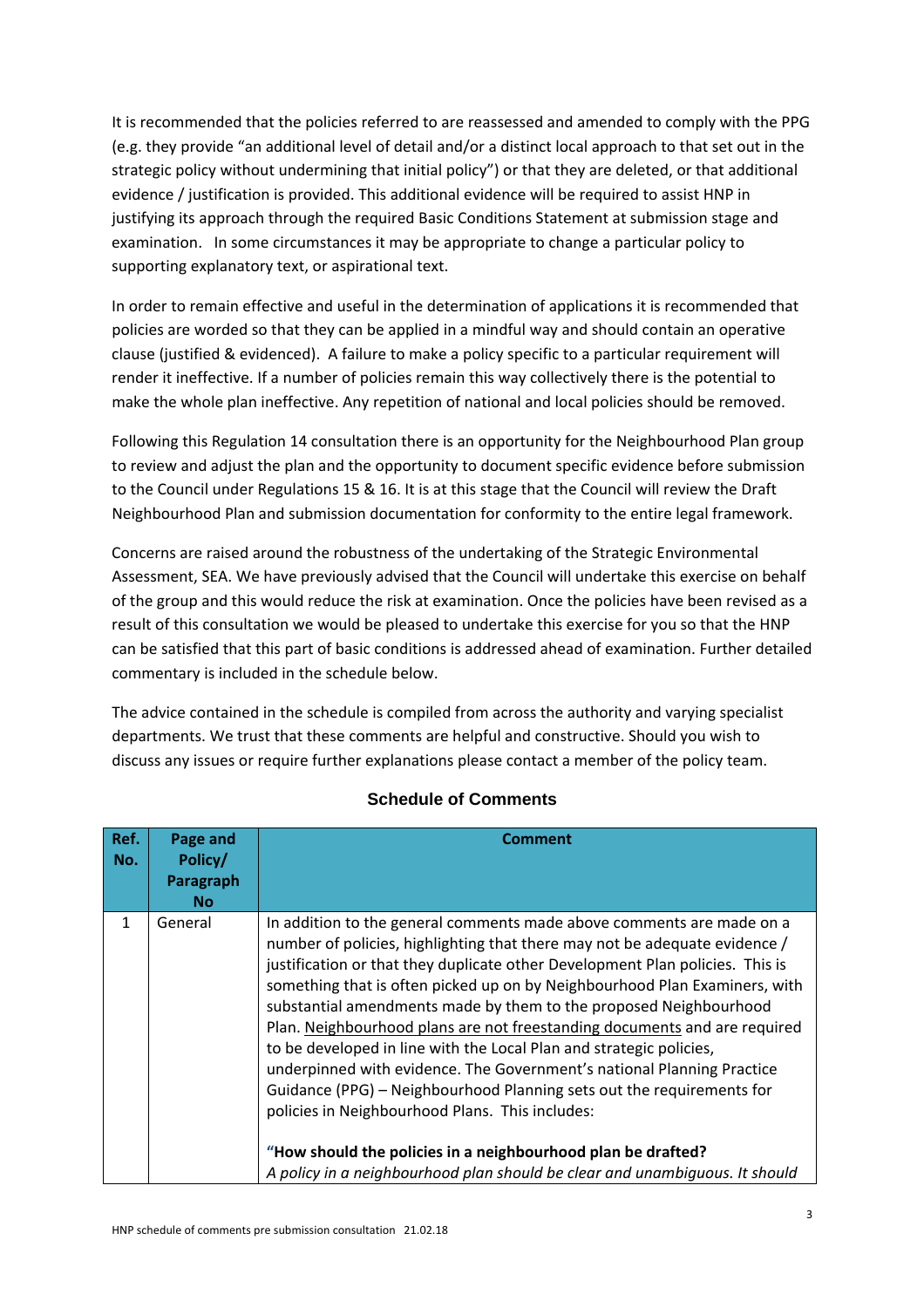|                |         | be drafted with sufficient clarity that a decision maker can apply it<br>consistently and with confidence when determining planning applications. It<br>should be concise, precise and supported by appropriate evidence. It should<br>be distinct to reflect and respond to the unique characteristics and planning<br>context of the specific neighbourhood area for which it has been prepared.<br>Paragraph: 041 Reference ID: 41-041-20140306"<br>And<br>"General conformity with the strategic policies contained in the<br><b>Development Plan</b> |
|----------------|---------|-----------------------------------------------------------------------------------------------------------------------------------------------------------------------------------------------------------------------------------------------------------------------------------------------------------------------------------------------------------------------------------------------------------------------------------------------------------------------------------------------------------------------------------------------------------|
|                |         | What is meant by 'general conformity'?                                                                                                                                                                                                                                                                                                                                                                                                                                                                                                                    |
|                |         | When considering whether a policy is in general conformity a qualifying body,<br>independent examiner, or local planning authority, should consider the<br>following:                                                                                                                                                                                                                                                                                                                                                                                     |
|                |         | whether the neighbourhood plan policy or development proposal<br>$\bullet$<br>supports and upholds the general principle that the strategic policy is<br>concerned with                                                                                                                                                                                                                                                                                                                                                                                   |
|                |         | the degree, if any, of conflict between the draft neighbourhood plan<br>$\bullet$<br>policy or development proposal and the strategic policy                                                                                                                                                                                                                                                                                                                                                                                                              |
|                |         | whether the draft neighbourhood plan policy or development<br>proposal provides an additional level of detail and/or a distinct local<br>approach to that set out in the strategic policy without undermining<br>that policy                                                                                                                                                                                                                                                                                                                              |
|                |         | the rationale for the approach taken in the draft neighbourhood plan<br>$\bullet$<br>or Order and the evidence to justify that approach                                                                                                                                                                                                                                                                                                                                                                                                                   |
|                |         | Paragraph: 074 Reference ID: 41-074-20140306."                                                                                                                                                                                                                                                                                                                                                                                                                                                                                                            |
|                |         | Therefore, it is recommended that the policies referred to are reassessed and<br>amended to comply with the PPG (e.g. they provide "an additional level of<br>detail and /or a distinct local approach to that set out in the strategic policy<br>without undermining that policy") or that they are deleted, or that additional<br>evidence / justification is provided. In some circumstances it may be<br>appropriate to change the particular policy to supporting explanatory text.                                                                  |
| $\overline{2}$ | General | Despite the supporting text implying otherwise, many of the policies are high<br>level repetitions of national policy and or existing Development Plan policies.<br>It would be reasonable to expect that any additional policy included in the<br>HNP would be to add a flavour of local distinctiveness rather than repetition<br>of existing policies. To make the HNP distinctive and to be effective in the<br>determination of planning applications many of the policies should be revised                                                         |
|                |         | to give the document more of a bespoke feel and local purpose, adding detail<br>to the Development Plan rather than duplicating its generality.<br>More detail on these issues is provided in the specific policy comments                                                                                                                                                                                                                                                                                                                                |
|                |         | below.                                                                                                                                                                                                                                                                                                                                                                                                                                                                                                                                                    |
| 3              | General | A number of policies refer to complying with the requirements of and policies<br>of the HNP and Development Plan. This is superfluous in all cases as<br>determination of any planning application must be in accordance with the                                                                                                                                                                                                                                                                                                                         |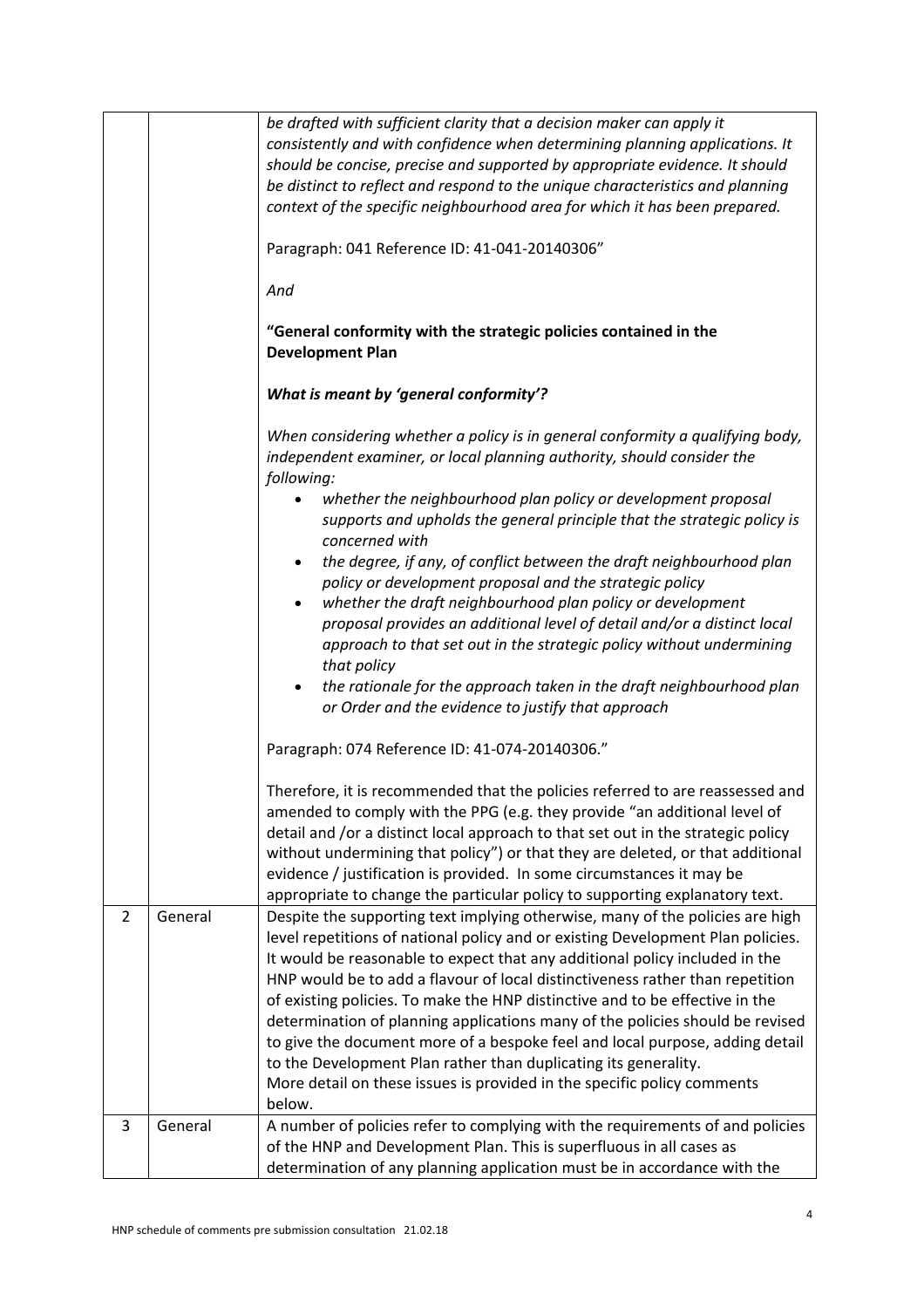|                |         | Development Plan unless material considerations indicate otherwise. This is<br>enshrined in national policy and it is likely that any inspector will remove this                                                                                                                                                                                                                                                                                                                                                                                                                                                                                                                                                                                                                                                                                                                                                                                                                                                                                                                                                                                                                                                                  |
|----------------|---------|-----------------------------------------------------------------------------------------------------------------------------------------------------------------------------------------------------------------------------------------------------------------------------------------------------------------------------------------------------------------------------------------------------------------------------------------------------------------------------------------------------------------------------------------------------------------------------------------------------------------------------------------------------------------------------------------------------------------------------------------------------------------------------------------------------------------------------------------------------------------------------------------------------------------------------------------------------------------------------------------------------------------------------------------------------------------------------------------------------------------------------------------------------------------------------------------------------------------------------------|
|                |         | reference from all policies across the plan.                                                                                                                                                                                                                                                                                                                                                                                                                                                                                                                                                                                                                                                                                                                                                                                                                                                                                                                                                                                                                                                                                                                                                                                      |
| 4              | General | It is recognised that it remains important to the NP group to reflect<br>community aspirations however guidance is clear that Neighbourhood Plans<br>do not seek to duplicate existing statutory and non-statutory policies or seek<br>to introduce non land use planning matters. The Council advises that areas of<br>duplication should be reviewed and removed prior to final submission.                                                                                                                                                                                                                                                                                                                                                                                                                                                                                                                                                                                                                                                                                                                                                                                                                                     |
| 5              | General | Before including policies on aspirations first it should be checked if there is an<br>appropriate policy response in the Development Plan - this includes national<br>policy approach as well as local policies as detailed above - and secondly that<br>any aspiration is subsequently supported by evidence. Inspectors are<br>increasingly commenting on the lack of evidence to support policy<br>development and such approaches run an increased risk of alteration and<br>deletion by the inspector. To aid in shaping the HNP it is recommended that<br>some of the more recent Norfolk NP examination reports are reviewed.<br>Detailed guidance on this is contained in the PPG published online by DCLG.<br>This builds on the national policy approach outlined throughout the NPPF and<br>in particular Para. 16 which states:<br>neighbourhoods should:<br>• develop plans that support the strategic development needs set out in Local<br>Plans, including policies for housing and economic development;                                                                                                                                                                                                         |
|                |         | . plan positively to support local development, shaping and directing<br>development in their area that is outside the strategic elements of the<br>Local Plan;                                                                                                                                                                                                                                                                                                                                                                                                                                                                                                                                                                                                                                                                                                                                                                                                                                                                                                                                                                                                                                                                   |
| 6              | General | In order to remain effective and useful in the determination of applications it<br>is recommended that policies are worded so that they can be applied in a<br>mindful way and should contain an operative clause which should be justified<br>and evidenced. A failure to make a policy specific to a particular requirement<br>will render it ineffective. If a number of policies remain this way collectively<br>there is the potential to make the whole plan ineffective. Any repetition of<br>national and local policies should be removed. Ineffectively constructed<br>policies will be difficult to apply and run the risk of deletion by the inspector.                                                                                                                                                                                                                                                                                                                                                                                                                                                                                                                                                               |
| $\overline{7}$ | General | Conformity - throughout the plan there are references to the Core Strategy,<br>Local Plan and Development Plan of the district. The neighbourhood plan is<br>being brought forward ahead of the emerging new Local Plan and although<br>the dates roughly align, in order to future proof the NP it is recommended<br>that text is amended throughout the document and in places within specific<br>policies so that the reference is made not only to the Core Strategy but to its<br>subsequent revision (the emerging Local Plan) or simply refer to the<br>Development Plan.<br>To avoid the risk of policies in a NP being superseded by a later Local Plan it is<br>necessary for the two plans to work in a complementary way. In general the<br>emerging Neighbourhood Plan talks about the Local Plan policies contributing<br>to support the NP policies. However, as detailed in the national guidance it is<br>the NP policies that need to align with the Local Plan. It is the NP policies that<br>can bring specific local approaches and detail. Suggest that this is clarified in<br>future iterations of the NP to avoid any misrepresentation and to provide a<br>fuller understanding to the local community. |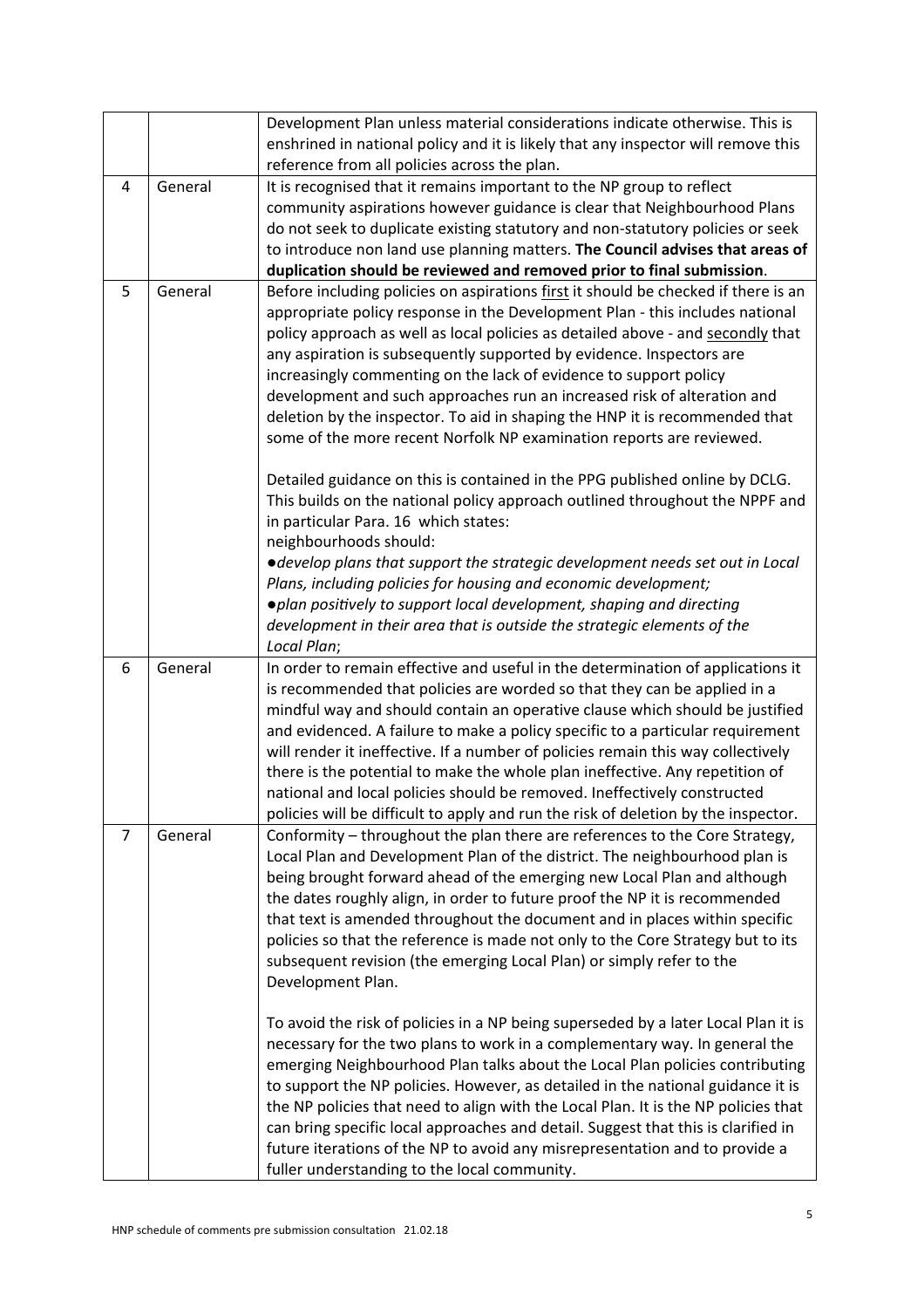| 8  | General                        | As above the NP should reference the 'emerging Local Plan' as well as the<br>adopted Core Strategy / Development Plan. The HNP is being brought<br>forward in advance of the emerging Local Plan and due to this timing there is<br>an increased element of risk. It is the emerging Local Plan that will set the<br>growth targets and strategic direction for the lifetime of the neighbourhood<br>plan.                                                                                                                                                                                                                                                                                                                                                                                                                                                                                                                                                                                                                                                                                                                                                                                                                                                            |
|----|--------------------------------|-----------------------------------------------------------------------------------------------------------------------------------------------------------------------------------------------------------------------------------------------------------------------------------------------------------------------------------------------------------------------------------------------------------------------------------------------------------------------------------------------------------------------------------------------------------------------------------------------------------------------------------------------------------------------------------------------------------------------------------------------------------------------------------------------------------------------------------------------------------------------------------------------------------------------------------------------------------------------------------------------------------------------------------------------------------------------------------------------------------------------------------------------------------------------------------------------------------------------------------------------------------------------|
| 9  | General                        | Supporting evidence - A NP is required to be 'justified and evidenced'.<br>Although some evidence on local social, economic and environmental<br>conditions and issues is included in the consultation document these are not<br>referenced and no specific evidence based document has been made<br>available on the HTC web site. It is best practice to make all the evidence<br>based documents available for public consultation / reference.                                                                                                                                                                                                                                                                                                                                                                                                                                                                                                                                                                                                                                                                                                                                                                                                                    |
|    |                                | Plans should be informed by the most up-to-date information. It is considered<br>that large parts of the evidence base developed for the emerging Local Plan is<br>also likely to form part of the evidence base of the neighbourhood plan. As a<br>minimum this evidence base - provided that it has been used - should be<br>referenced and made available on the HTC website along with all the<br>background information / feedback received from any previous consultation.<br>This includes the SA Scoping document which is not available on the web site<br>but was consulted on in the autumn of 2017. In addition the feedback given<br>from all parties in respect of the SA Scoping report should also be publically<br>available. In particular the feedback from the statutory bodies needs to be<br>made available to the Council as it is the council that must satisfy itself that<br>these separate regulations have been adhered to prior to examination.                                                                                                                                                                                                                                                                                          |
| 10 | $Images -$<br>General<br>Point | Several of the maps are blurred and/or stretched. These should be formatted<br>correctly and a scale applied. It may be that they have been copied from<br>published documents rather than the source map requested or reproduced. If<br>re-published the appropriate permissions should be obtained.                                                                                                                                                                                                                                                                                                                                                                                                                                                                                                                                                                                                                                                                                                                                                                                                                                                                                                                                                                 |
|    |                                | The map detailing one of the conservation areas that cover the NPA is<br>incorrect and based on out of date information. Specifically this will need to<br>be replaced to reflect the true and most recent extent of the conservation<br>area. If not the map and or policy could be deleted by the inspector as not<br>being founded on the most up to date information and evidence.                                                                                                                                                                                                                                                                                                                                                                                                                                                                                                                                                                                                                                                                                                                                                                                                                                                                                |
| 11 | General                        | The format of the document is in places misleading and additional clarifying<br>text should be added. For example, the site allocation section, although<br>factually true, i.e. the sites have been allocated through the Core Strategy,<br>planning permission has since been granted on all of the residential sites<br>detailed and work has commenced on some of these and other development<br>sites across the town. It is misleading to imply that the emerging<br>neighbourhood plan could influence development on these sites. Additional<br>text should be used to clarify the wider spatial and strategic planning context<br>and greater reference should be made of the relationship to the future<br>allocations and future growth levels that the NP could influence through<br>specific local policies. Consideration could be given to use this section to<br>detail the future choices / direction of growth which the NP could influence.<br>This information will be detailed in the forthcoming Local Plan consultation<br>but is also publically available. Specific text, along with other matters of<br>advice can be discussed with officers, should you wish to take up the offer of<br>informal review sessions and ongoing discussions. |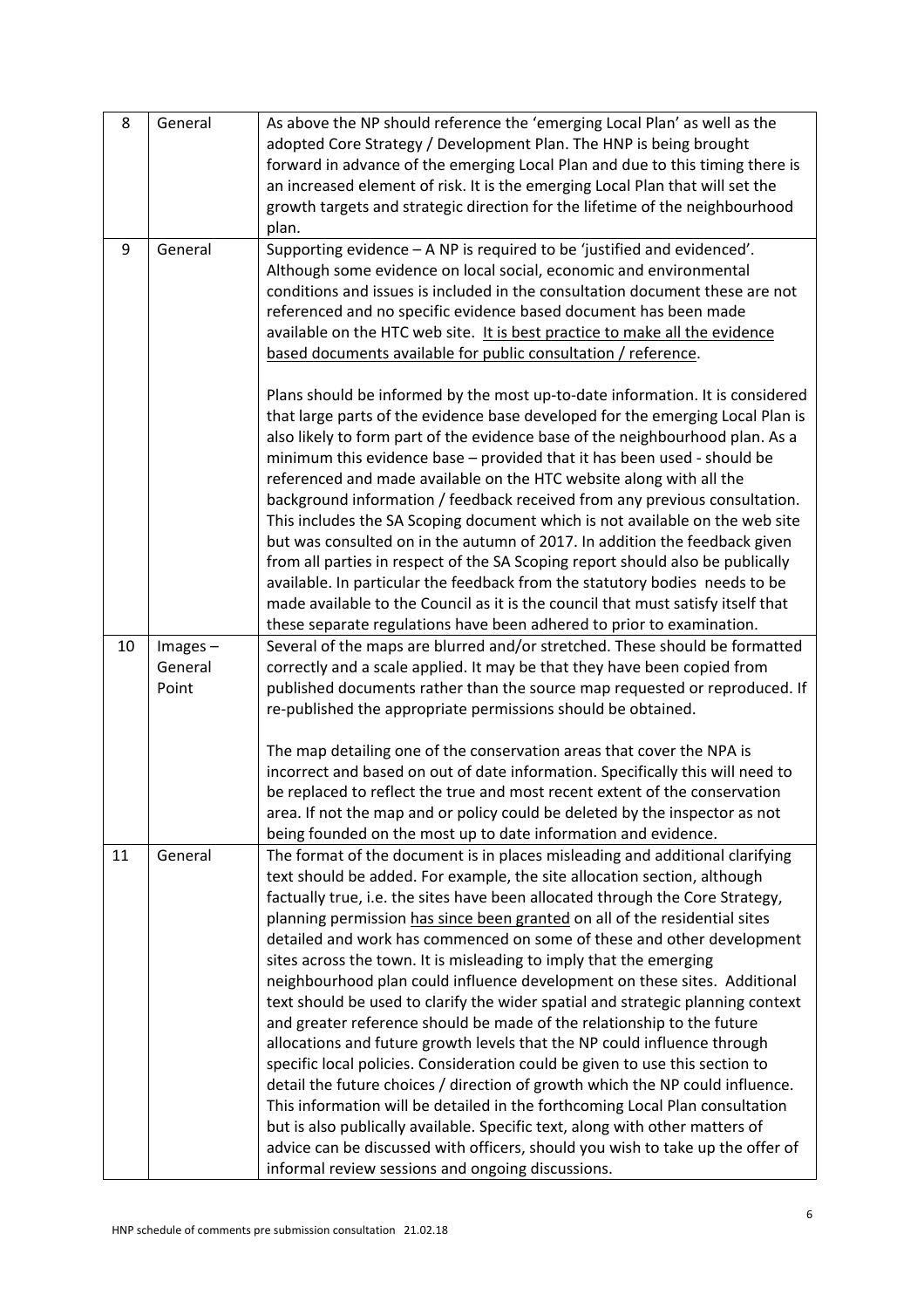|    | General                | On a similar vein the consultation feedback sections could be misconstrued as<br>the only justification for a particular policy approach. Although the plan states<br>that there is some identified community support for the key themes shown,<br>any policy must be founded in evidence and a review undertaken to<br>understand how such an approach aligns with the strategic priorities, before<br>developing a policy approach. This is how the NP will be examined. This is also<br>the first time the general public and the Council have seen the emerging<br>policies.                                                                                                                                                                                                                                                                                         |
|----|------------------------|--------------------------------------------------------------------------------------------------------------------------------------------------------------------------------------------------------------------------------------------------------------------------------------------------------------------------------------------------------------------------------------------------------------------------------------------------------------------------------------------------------------------------------------------------------------------------------------------------------------------------------------------------------------------------------------------------------------------------------------------------------------------------------------------------------------------------------------------------------------------------|
| 12 |                        | Theme 2 and Theme 4 appear to cover much of the same information and<br>review many of the same issues - consideration could be given to combining<br>the sections to reduce repetition As it stands many of the policies do not<br>meet the basic tests outlined in the PPG- Paragraph: 041 Reference ID: 41-                                                                                                                                                                                                                                                                                                                                                                                                                                                                                                                                                           |
|    |                        | 041-20140306. See above extract.                                                                                                                                                                                                                                                                                                                                                                                                                                                                                                                                                                                                                                                                                                                                                                                                                                         |
| 13 | General-<br>draft plan | It is noted that the PDF version made available on the HTC's web site is<br>configured so that no section can be copied or comments added. This is<br>acceptable for this stage but your attention is drawn to the NNDC guidance<br>that at submission stage an editable version will be required. This is<br>preferably in Microsoft Word format, but an unlocked PDF may be possible to<br>work with. This reflects the legislative requirement that it is the Council who<br>are required to amend the plan in line with the inspector's recommendations<br>prior to any referendum. A failure to supply the appropriate document will<br>run the risk of delay and prevent the NP from moving to the next stages.<br>Submission<br>check<br>sheets<br>found<br>https://www.north-<br>can<br>be<br>on<br>norfolk.gov.uk/tasks/planning-policy/neighbourhood-planning/ |
| 14 | Page 2                 | Second line - Title - Typo - repetition of the word 'Council'                                                                                                                                                                                                                                                                                                                                                                                                                                                                                                                                                                                                                                                                                                                                                                                                            |
| 15 | Page 3                 | Welcome the reference to future growth for the town.                                                                                                                                                                                                                                                                                                                                                                                                                                                                                                                                                                                                                                                                                                                                                                                                                     |
| 16 | Page 3                 | Reference to encouraging all residents and stakeholders to respond - it is the<br>steering group's responsibility for informing and seeking representations<br>from those who may not be residents but nevertheless have an interest in the<br>parish as well as statutory consultees. Not all stakeholders such as land                                                                                                                                                                                                                                                                                                                                                                                                                                                                                                                                                 |
|    |                        | agents, land owners, developers and infrastructure providers live in the<br>parish. Failure to adequately advise of a consultation could increase the risk<br>of challenge at later stages. In any submitted consultation statement you will<br>need to justify / demonstrate how such parties have been offered the<br>opportunity to inform the plan at this stage. As previously advised,<br>information is held by the Council on site ownership and promotors which<br>could assist you in satisfying this requirement.                                                                                                                                                                                                                                                                                                                                             |
| 17 | Page 4                 | Map like others throughout is blurred and/or stretched - this should be<br>amended in the submission. Text should be added that clarify that the<br>neighbourhood plan area is the area that the emerging plan covers and has<br>influence over.<br>Section $1.2$ – As detailed above the starting point is the identification of key                                                                                                                                                                                                                                                                                                                                                                                                                                                                                                                                    |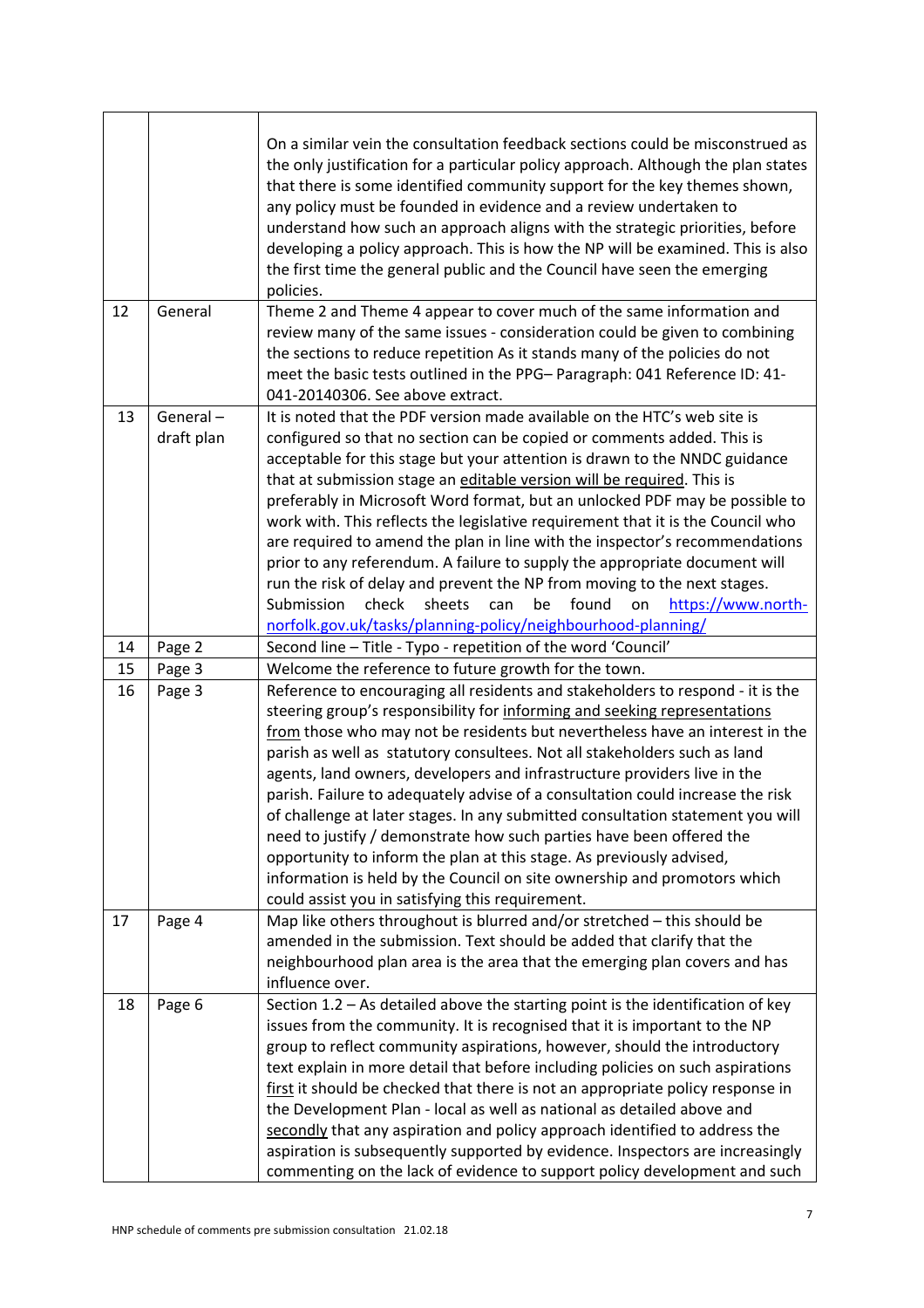|    |         | approaches run an increased risk of alteration and deletion by the inspector if                                 |
|----|---------|-----------------------------------------------------------------------------------------------------------------|
|    |         | it is not supported by more than just community feedback. This section                                          |
|    |         | provides the opportunity to explain how the NP sits with the Development                                        |
|    |         | Plan and should not be read as a standalone policy document.                                                    |
| 19 | Page 6  | Section 1.2 - All Development Plans including neighbourhood plans need to                                       |
|    |         | be worded in a positive way to influence and facilitate development. Suggest                                    |
|    |         | the removal of the word 'Protect' - this is restrictive in this context and                                     |
|    |         | contrary to the NPPF - other such references should also be reviewed.                                           |
| 20 | Page 10 | In 2.3.1, 2.3.2 and 2.3.5 'The Holt Vision Document' is referred to as 'the                                     |
|    |         | Vision project', 'The Vision' and 'the Vision Study' - could it just be referred                                |
|    |         | to in one way? This is also an evidence document and therefore needs to be                                      |
|    |         | made publically available. The Vision Document was undertaken some time                                         |
|    |         | ago is it still relevant? Are you able to demonstrate that it remains relevant?                                 |
| 21 | Page 11 | 2.4.3 Typo - 'processes' should read 'process'                                                                  |
| 22 | Page 12 | 2.5.3 the term 'excluded development' should appear in the glossary                                             |
| 23 | Page 19 | Review your objectives as you progress your plan: The steering group                                            |
|    |         | should always keep the Vision and Objectives in mind as the Plan develops;                                      |
|    |         | they should act as a marker. The policies should clearly flow from the issues                                   |
|    |         | and themes that are identified. This will help in the plans structure and for it                                |
|    |         | to remain focused.                                                                                              |
|    |         |                                                                                                                 |
|    |         | As the HNP is developed, new issues may come to light or you may decide to                                      |
|    |         | change your priorities. This could be as a result of significant comments                                       |
|    |         | received during community consultation or you may find that there is                                            |
|    |         | insufficient evidence to justify a particular policy approach. Your objectives                                  |
|    |         | (and even the vision) are not set in stone and could require review and<br>amendments to reflect these changes. |
|    |         |                                                                                                                 |
|    |         | The views of the wider community and the issues collectively that the                                           |
|    |         | steering group and community think the plan should address may not of                                           |
|    |         | themselves be sufficient evidence to justify your vision, objectives and                                        |
|    |         | policies. As discussed you will need to substantiate them with evidence The                                     |
|    |         | study references the objectives as derived by "2012 Vision document" which                                      |
|    |         | was formed by town councillors and other partners. (HNP Page 10)                                                |
|    |         |                                                                                                                 |
|    |         | Objectives should be deliverable and in the process of plan review these                                        |
|    |         | should be revised to remain connected to the emerging policies. -                                               |
|    |         |                                                                                                                 |
|    |         | For example                                                                                                     |
|    |         | There is no objective relating to the natural environment despite                                               |
|    |         | there being a policy theme on environment. For that reason the                                                  |
|    |         | Inspector could reasonably expect to see an objective relating to this                                          |
|    |         | theme.                                                                                                          |
|    |         | In addition objective three has the potential to conflict with statutory<br>٠                                   |
|    |         | policies around the Council's allocation policy and should be revised                                           |
|    |         | in line with comments on policy 4 below in order to provide the                                                 |
|    |         | appropriate link through the document and avoid conformity issues                                               |
|    |         | through examination.                                                                                            |
|    |         | Objective 1 refers to preserving the character of Holt but surprisingly<br>٠                                    |
|    |         | does not refer to enhancing it. Whilst it does mention improving                                                |
|    |         | design, this is not necessarily the same thing. It is therefore suggested                                       |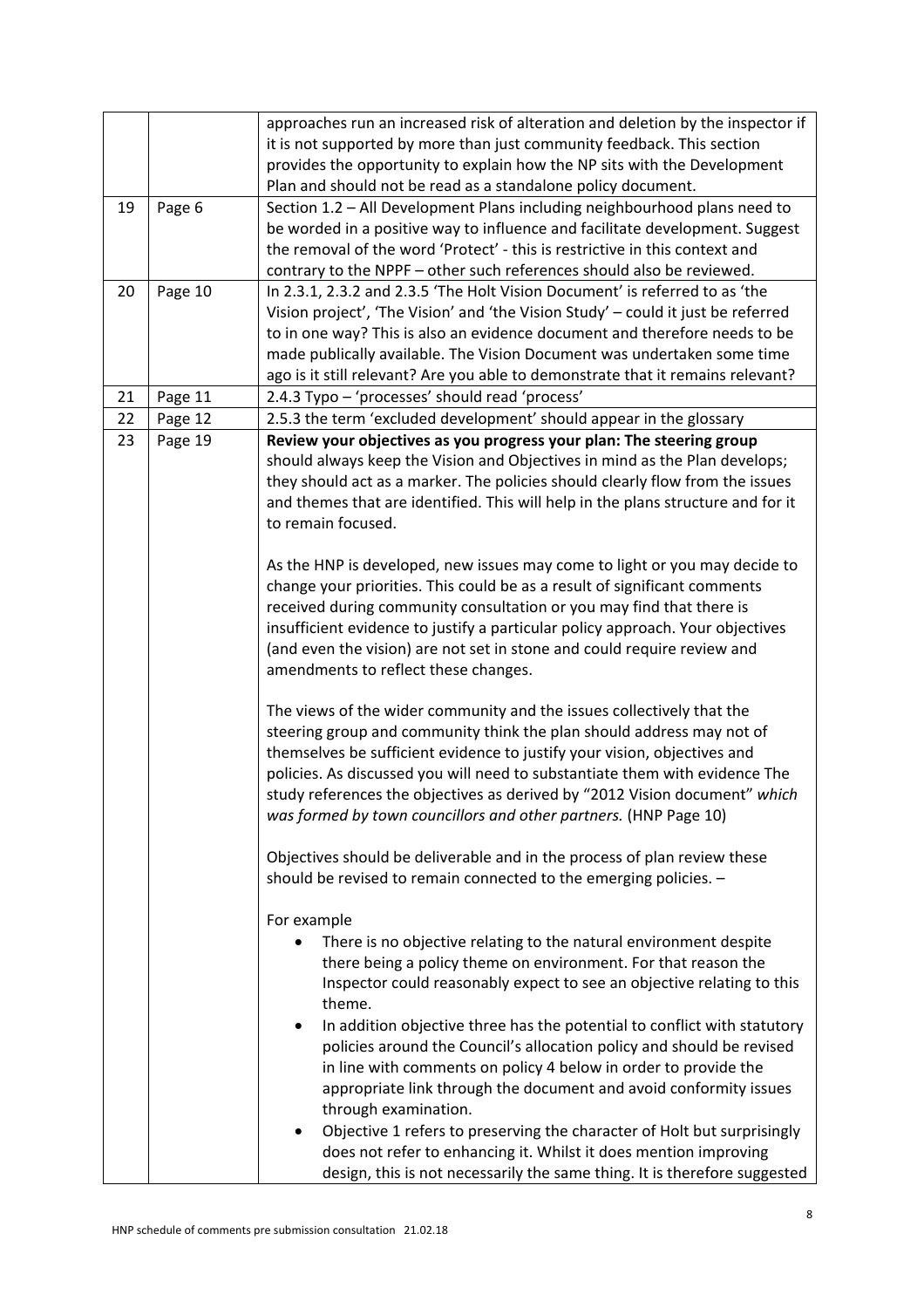|    |              | that the wording should be expanded to include the positive as well               |
|----|--------------|-----------------------------------------------------------------------------------|
|    |              | as the neutral. This would then align more closely with the statutory             |
|    |              | duty under s72 of the Planning (Listed Buildings & Conservation                   |
|    |              | Areas) Act, 1990 as amended, which requires those exercising                      |
|    |              | planning functions within conservation areas to pay special attention             |
|    |              | to preserving and enhancing. The objective would then align with                  |
|    |              | national policy and avoid potential conformity issues with the                    |
|    |              | inspector - this would need to be carried through to any appropriate              |
|    |              | policy.                                                                           |
| 24 | Page 21      | 6.1.1. does not list all the documents that make up the $LP$ - should also        |
|    |              | include:                                                                          |
|    |              | North Norfolk Proposals Map 2008                                                  |
|    |              | And list the North Norfolk Design Guide 2008 SPD &                                |
|    |              | North Norfolk Landscape Character Assessment 2009, SPD as material                |
|    |              | considerations                                                                    |
|    |              | For clarity and consistency the Core Strategy and the Site Allocations            |
|    |              | references should have 'North Norfolk' as part of the titles.                     |
|    |              |                                                                                   |
|    |              | LDF is also old terminology - LDF's have been replaced by the term Local Plan     |
|    |              | A simpler way of reference would be the Development Plan of North Norfolk.        |
| 25 | Page 22      | 6.3 To remain effective the emerging NP needs to also reflect the emerging        |
|    |              | Local Plan. Future iterations should detail the emerging spatial priorities. This |
|    |              | section should be expanded to cover the emerging preferred overarching            |
|    |              | housing need and updated spatial strategy. It could and should also provide       |
|    |              | updates to the future broad areas of identified growth that this NP's policies    |
|    |              | will, once part of the Development Plan, influence development proposals.         |
|    |              | Officers can assist the Steering group should you wish to update this section.    |
|    |              |                                                                                   |
|    |              | As referenced above NP's are required to plan positively to support local         |
|    |              | development outside the strategic elements of the Local Plan (NPPF, para 16).     |
|    |              | Given the fact that the NP is now emerging close to the revised Local Plan it is  |
|    |              | not unreasonable for any inspector to seek greater conformity or spatial          |
|    |              | context of the Local Plan contained in the NP.                                    |
| 26 | Page 23      | 6.4.5 – the current status of these sites should be included here. As you are     |
|    |              | fully aware all these sites have planning permission. It is misleading to imply   |
|    |              | that the NP will have influence on these sites. Future iterations of the NP       |
|    |              | offer the opportunity to include this important contextual information.           |
| 27 | Page 23      | 6.4.8 - Additional large scale development is also being undertaken on            |
|    |              | Cromer Road as part of current development in the town. For completeness          |
|    |              | an illustration/map of this site(s) should be included.                           |
|    |              | To create mapping yourselves, either through your consultant or through the       |
|    |              | on line mapping available to Parish Councils the facility at http://www.parish-   |
|    |              | online.co.uk/ could be used.                                                      |
|    |              |                                                                                   |
| 28 | Page 27      | 7.2 add word previous  to results of previous consultation                        |
|    |              | Design and Character.                                                             |
| 29 | Page 28 - 41 | General - The Holt Society have undertaken much work in raising awareness         |
|    |              | of the importance of good Design. In particular, some of their published          |
|    |              | advice on colour and signage in a Georgian context could have been                |
|    |              | transcribed into policy and thus given the HNP a more tailored, local feel, and   |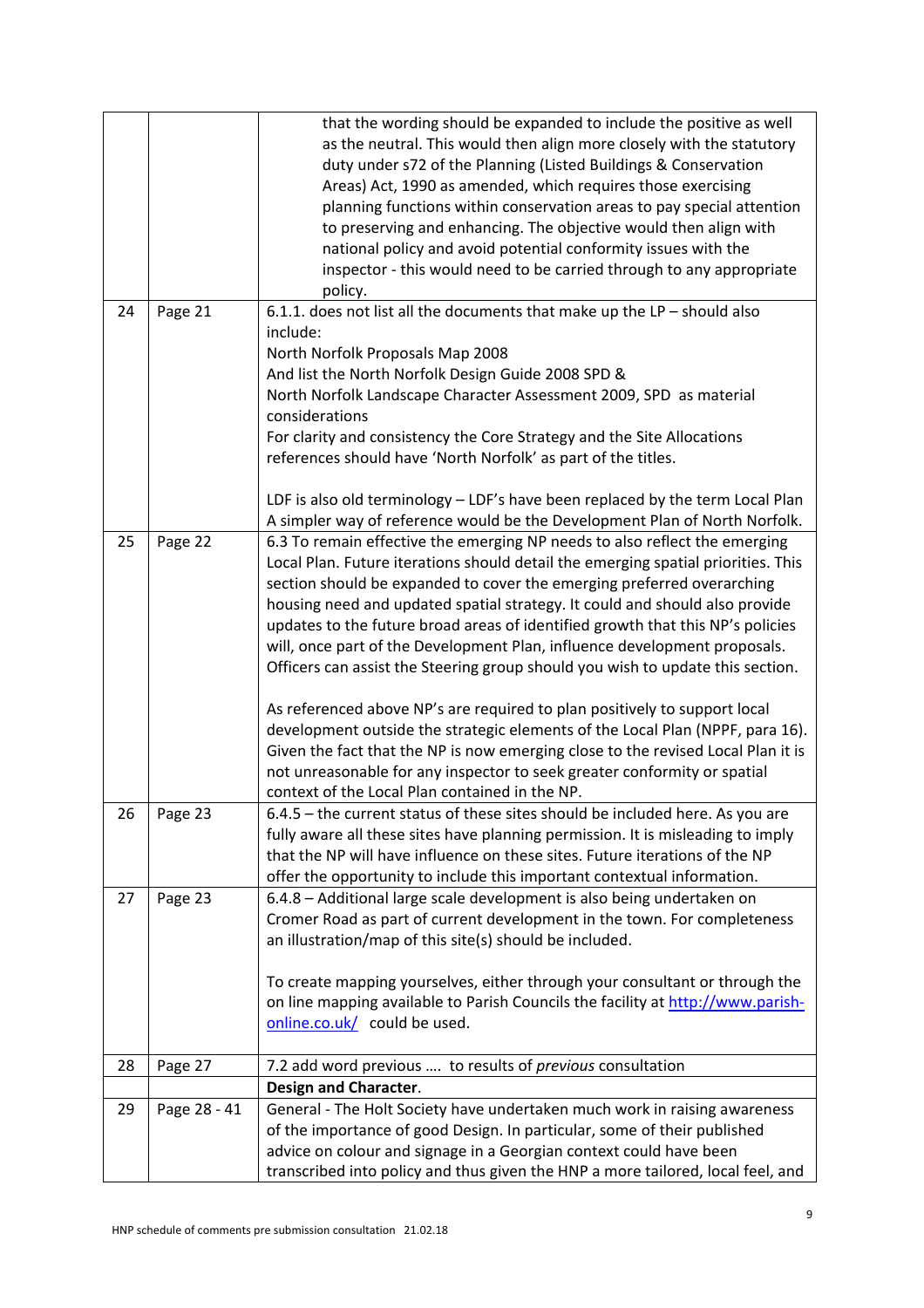| the Society could be contacted for assistance. As it is, it could be seen by the                                                                         |
|----------------------------------------------------------------------------------------------------------------------------------------------------------|
| inspector that some of the content of this policy / section is rather general                                                                            |
| and repeats some of the existing Development Plan.                                                                                                       |
|                                                                                                                                                          |
| Whilst the desire to include building for life standards is laudable, these<br>$\bullet$                                                                 |
| are classed as industry standards for new housing developments as                                                                                        |
| published by the Design Council in January 2015. The Ministerial                                                                                         |
| Statement of March 2015 identified that planning policies should not                                                                                     |
| identify local technical standards or requirements relating to the                                                                                       |
| construction, internal layout or performance of new dwellings. This                                                                                      |
| included policies requiring any level of compliance with the Code for                                                                                    |
| Sustainable Homes and others to be achieved by new development. The                                                                                      |
| use of such standards has been overtaken by national policy. The                                                                                         |
| examination process requires that the Plan is examined against national                                                                                  |
| policy at the time of the examination rather than at the time of its                                                                                     |
| preparation, (2013-2018). Any requirement is likely to be removed on                                                                                     |
| conformity basis. As can be seen in examiners reports for previous                                                                                       |
| examinations of NP's across Norfolk the inspector has recommended                                                                                        |
| deletion of any such policy requirements. However, the deletion of the                                                                                   |
| policy does not in itself prevent the construction of dwellings to standards                                                                             |
| above the Building Regulations in general, or to Building for Life 12                                                                                    |
| standards in particular. This will be a matter for commercial judgement                                                                                  |
| but cannot be enforced through a policy. It is recommended that clarifying                                                                               |
| text is added to section 8.7 so that the public are not mislead as to the                                                                                |
| level of influence of the NP and that policy 1, 1st sentence is amended                                                                                  |
| appropriately (Page 38). This could form part of an aspiration outside the                                                                               |
| policy. A failure to accept this national policy compliance could result in                                                                              |
| the proposed approach being deleted by the inspector.                                                                                                    |
| General comment regarding the structure of the chapter. It usefully begins                                                                               |
| by talking about the importance of good design, however, at 8.12 it then                                                                                 |
| jumps into the world of demographics and social issues before briefly                                                                                    |
| returning to design at 8.34. Whilst some of these issues obviously do have<br>an influence on design, their intervention here does not help the flow and |
| continuity of the document. Would they not merit a separate chapter?                                                                                     |
| The demography and other local issues could be usefully documented in a                                                                                  |
| spatial portrait of Holt in the early chapters rather than intertwined with                                                                              |
| the aim of justification to each approach.                                                                                                               |
| . Bullet point 1 - This is a duplication of CS Policy EN4 and, as currently                                                                              |
| worded, is not required in the NP. See first General Comment, above.                                                                                     |
| • Bullet 2 policy 1 – This is a duplication of CS Policy EN8 and, as currently                                                                           |
| worded, is not required in the NP. See first General Comment, above.                                                                                     |
| Irrespective a supporting reference to the Conservation Area (CA) should                                                                                 |
| be added into this Theme's justification text. As written a supporting                                                                                   |
| reference does not appear until much later in the document (at 9.15 in                                                                                   |
| Key Theme 2). Even here, however, there is no explanation as to what a                                                                                   |
| CA is or what it means in practice. There is also no mention / any                                                                                       |
| recognition within the document of the Glaven Valley CA to the west of                                                                                   |
| the town and which covers large parts of the HNP area not covered by the                                                                                 |
| Holt CA. The Glaven Valley CA abuts the Holt CA and should also be shown                                                                                 |
| on a plan in the NP. Whilst admittedly this designation is slightly unusual                                                                              |
| and currently under review it does have significant implications for any                                                                                 |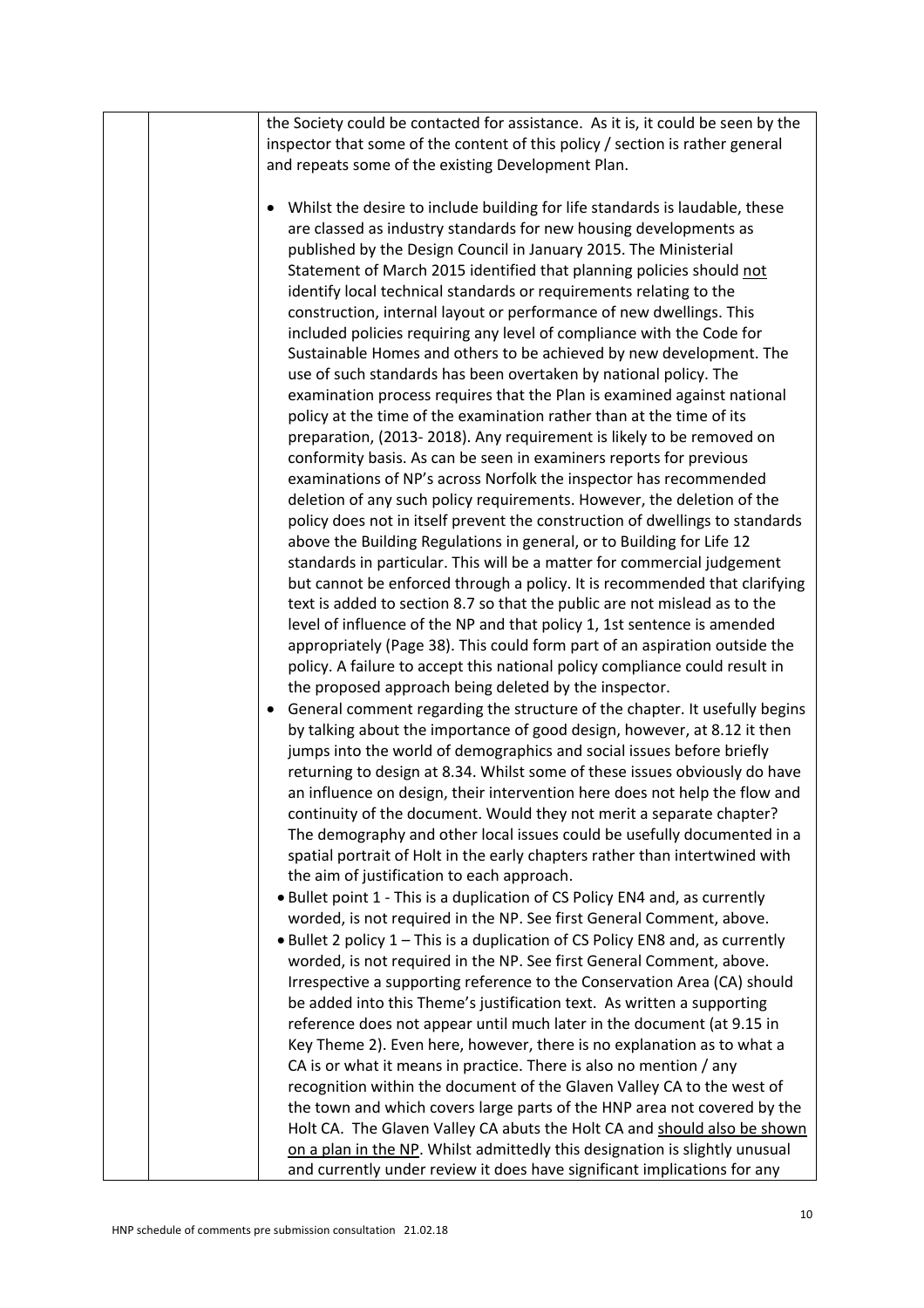|  | design and character considerations in the parish and should be detailed in                        |
|--|----------------------------------------------------------------------------------------------------|
|  | the plan. The Council's conservation officer will be able to assist the                            |
|  | steering group more specifically if assistance is required.                                        |
|  | . Bullet point 1 policy 1 - whilst the recommendation that schemes should                          |
|  | include one and two bedroom properties is welcomed, the Development                                |
|  | Plan policy H01 already includes this requirement and sets a percentage.                           |
|  | Part of this policy is identified as strategic and the NP approach potentially                     |
|  | raises conformity issues for the inspector. The proposed policy                                    |
|  | requirement in the NP has no percentage requirement and could be met                               |
|  | by providing $1 \times 1$ bed + $1 \times 2$ Bed property in a scheme of any size                  |
|  | followed by the remaining dwellings being larger. This bullet point should                         |
|  | therefore be removed and a reference to the Council's relevant planning                            |
|  | policy should be included in the NP supporting text. In addition it is likely                      |
|  | that the emerging Local Plan will develop a new strategic policy on tenure                         |
|  | in line with wider issues of need and viability. It will be important to keep                      |
|  | this policy approach under review as the LP evidence is updated. The risk                          |
|  | being that the policy requirement will be superseded by the LP.                                    |
|  | • It is unclear why the paragraphs on waste disposal close out the                                 |
|  | supporting text here - might they not be more usefully be included under                           |
|  | the infrastructure theme?                                                                          |
|  | • 4 <sup>th</sup> bullet, although this can happen (e.g. Alysham), there is no known               |
|  | evidence to suggest that a policy is required in Holt or that it has been                          |
|  | raised as an issue. How will the policy requirement be applied in areas of                         |
|  | the parish where there is no main sewage system and septic tanks are the                           |
|  | only available means?                                                                              |
|  | Suggest the word 'mains' is removed from the sentence. It may be                                   |
|  | appropriate for a new mains sewerage station to be provided, e.g. If                               |
|  | development occurs in the more rural parts of the parish, such as through                          |
|  | barn conversions. In these instances there may not be a mains sewerage                             |
|  | system in the vicinity. Note the appropriate solution may be a package                             |
|  | treatment plant or a septic tank or in rare cases a cess pit - this is                             |
|  | determined by the submission of a foul drainage assessment with any                                |
|  | application where applicants propose not to connect to mains - applicants                          |
|  | have to be able to provide evidence as to why connection to a mains                                |
|  | sewer is not feasible. The Environment Agency as the statutory consultee                           |
|  | will provide statutory advice on any application and such advice would                             |
|  | potentially be given more weight in any determination of an application.                           |
|  | $\bullet$ 5 <sup>th</sup> bullet this is not a design requirement, other than the requirement that |
|  | affordable housing is tenure blind                                                                 |
|  | • Bullet point 7 - this is not a design or character requirement. The Council                      |
|  | would not support the proposed approach which is more restrictive than                             |
|  | the approach already in use and so the proposed approach could have an                             |
|  | unintended negative impact. In Section 106 agreements the Council                                  |
|  | stipulates that it will use its best endeavours to spend financial                                 |
|  | contributions for affordable housing in the parish from which they were                            |
|  | received but will use them in an adjoining parish if it is not possible to                         |
|  | spend in the host parish or ultimately in any parish in North Norfolk. This                        |
|  | approach ensures that the monies, which are time limited by law, can be                            |
|  | spent and will not be required to be returned to the planning applicant if it                      |
|  | is not possible (due to a lack of sites or the cost of purchasing an existing                      |
|  | dwelling) to spend the monies in the host parish in the specified period.                          |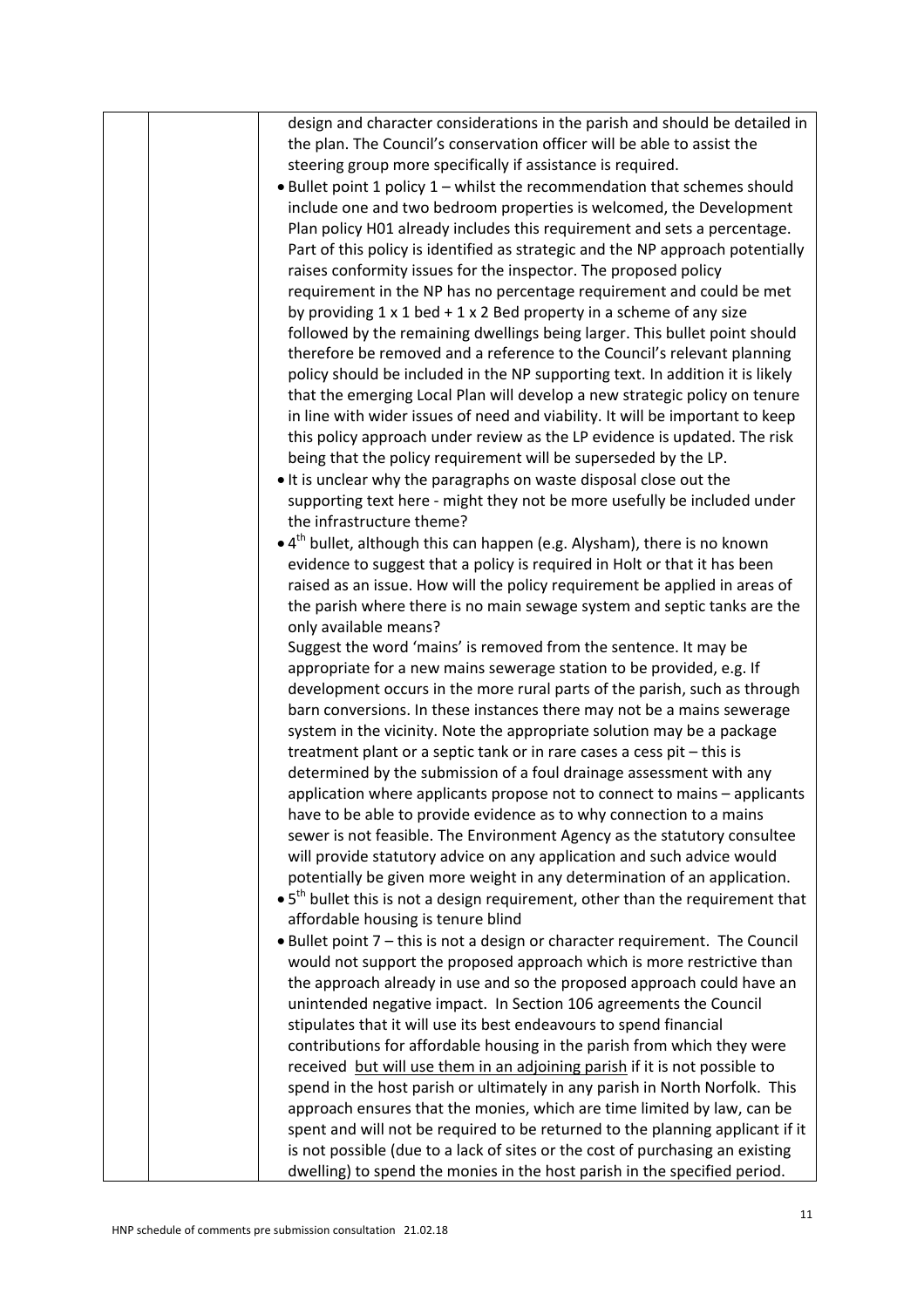|  | This approach is particularly important when small sums are received. The              |
|--|----------------------------------------------------------------------------------------|
|  | policy could also be seen as restrictive. The policy wording should be                 |
|  | amended as a minimum to include adjoining parishes and should                          |
|  | reference the Council's strategic housing allocation policy.                           |
|  | • Bullet 8 - ref garage. This policy could restrict the provision for garages in       |
|  | flats and other affordable housing products as well as market housing. E.g.            |
|  | where a terrace of housing is proposed. Is such a requirement sufficiently             |
|  | evidenced?                                                                             |
|  | . Bullet point 11 - It should be acknowledged that developments may                    |
|  | contain some private roads within them. It would be unreasonable to                    |
|  | expect no sections of private road within a development (e.g. cul-de-sacs              |
|  | for a small group of houses). Suggest that this is un-workable and                     |
|  | unreasonable and should be re-drafted.                                                 |
|  | Policies 2, 3 and 4 are not design policies and it would be useful to sit<br>$\bullet$ |
|  | under a housing and community theme whose principal focus is on social                 |
|  | issues. Such a structure would better reflect the issues the HNP is trying to          |
|  | cover and make the HNP more reflective of local issues rather than what                |
|  | appears to be a generic template used by some other NPs produced in                    |
|  | Norfolk.                                                                               |
|  | Policy $2 - as$ above with regard to standards $-$ the incorporation of<br>$\bullet$   |
|  | dementia friendly principles being supported into a design policy does not             |
|  | lead to an effective policy. As above it could be seen as more of an                   |
|  | aspiration outside the policy. Nowhere in the document does it set out                 |
|  | what the 'principles' are. These need to be made clear. Developers and                 |
|  | decision makers would need to be clear as to what is being encouraged.                 |
|  | Should this only apply to certain types of development? Adding the                     |
|  | wording "have regard to the principles" may be acceptable or a                         |
|  | requirement for developers to submit a statement demonstrating how                     |
|  | any proposal will have regard to the principles and how the proposal                   |
|  | would / could (subject to viability) incorporate the principles could be a             |
|  | way around this issue. However it should be noted an inconsequential                   |
|  | effect may be that all development needs to reflect the policy, what if the            |
|  | application is for one dwelling or designed for the younger generation e.g.            |
|  | 1 or 2 bed flats?                                                                      |
|  | Policy 3 - Residential Care Accommodation - This is more a restatement                 |
|  | of other policies than actually supporting the provision of more                       |
|  | appropriate accommodation and confuses residential homes and                           |
|  | supported housing. Housing with Care (sometimes known as extra care)                   |
|  | is separate from retirement housing and separate from residential care                 |
|  | properties. Not clear what is meant by a requirement to show a local                   |
|  | need - how will this be evidenced or justified? It is unclear why this                 |
|  | policy is needed and what it adds or how it could be applied.                          |
|  | Policy 4 - The pre-amble to this policy states that only affordable homes              |
|  | to rent would be subject to this policy and it would apply to initial and all          |
|  | subsequent lets and suggests that it is designed to allow younger people               |
|  | to remain in Holt; a) the wording is not carried through to the policy, b)             |
|  | the proposed policy will not achieve this requirement of keeping younger               |
|  | people in Holt.                                                                        |
|  | It is not clear what the rationale for up to 25% of affordable homes                   |
|  | being subject to these criteria is and why this percentage was chosen -                |
|  | any requirement needs to be supported by evidence and a reasoned                       |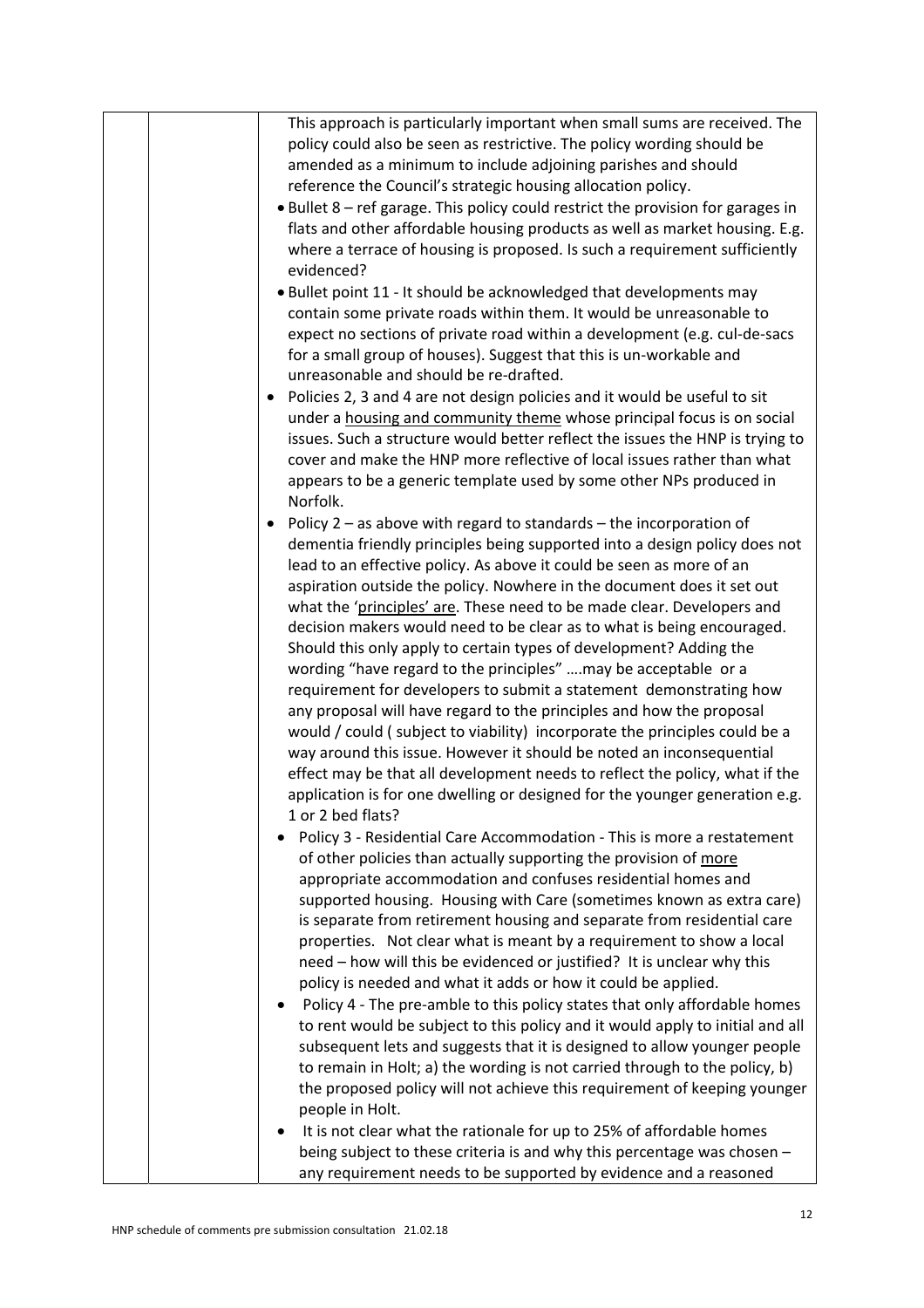|  | justification on what the policy aims to achieve and how it is therefore                                                                              |
|--|-------------------------------------------------------------------------------------------------------------------------------------------------------|
|  | relevant.<br>The policy as it stands raises significant conformity issues with the                                                                    |
|  | Development Plan and the Council's statutory duties for the operation of<br>the Housing Allocations Scheme through which affordable housing in        |
|  | North Norfolk is allocated. The statutory guidance on allocations                                                                                     |
|  | schemes states that "local lettings arrangements must not be used in                                                                                  |
|  | such a way that there will be a failure to meet the requirement to give                                                                               |
|  | reasonable preference to statutorily specified groups", removing up to                                                                                |
|  | 25% of affordable homes to rent (and especially if some types of                                                                                      |
|  | properties which are especially needed in Holt are bound by the policy) is                                                                            |
|  | expected to negatively impact on the Council's ability to ensure it is able<br>to provide reasonable preference to those that are entitled to it. The |
|  | Council has carefully designed the Housing Allocation Scheme so that                                                                                  |
|  | affordable housing provided on Exception Housing Schemes are subject                                                                                  |
|  | to the Local Allocations Agreement which provides priority to applicants                                                                              |
|  | who have strong local connections to the parish in which a scheme is                                                                                  |
|  | located and the adjoining parishes. In addition, the Two Stage Allocation                                                                             |
|  | Process, allows all properties not on Exception Housing Schemes or                                                                                    |
|  | subject to the transfer quota, which are not needed to house an                                                                                       |
|  | applicant entitled to reasonable preference, to be allocated to an                                                                                    |
|  | applicant with a local connection in accordance with the Local                                                                                        |
|  | Allocations Agreement. This approach is already used for all vacancies of                                                                             |
|  | affordable housing in Holt and will continue. The inspector is likely to                                                                              |
|  | rule that such an approach if left in is in conflict with the Development                                                                             |
|  | Plan and undermines the national legislative requirement of the Council.                                                                              |
|  | Furthermore if the policy is not amended it is likely that it will also be                                                                            |
|  | queried how the decision is made as to which of the affordable homes                                                                                  |
|  | are subject to this policy and who makes the decision? The selection of                                                                               |
|  | properties for being subject to this policy could increase the negative                                                                               |
|  | impact of the policy on the Council's ability to meet housing need as it                                                                              |
|  | could remove those properties which are most needed to meet the<br>housing need in Holt. The Council identifies what affordable housing in            |
|  | terms of the size and type of homes are needed to meet housing need in                                                                                |
|  | Holt and address existing shortfalls in provision.                                                                                                    |
|  | The implementation of the policy would be complex with affordable                                                                                     |
|  | homes to rent on the same scheme having different allocation criteria,                                                                                |
|  | this is likely to cause confusion which could lead to incorrect allocations                                                                           |
|  | being made, especially as the proposed local lettings cascade is out of                                                                               |
|  | step with the Local Allocations Agreement which is built into the                                                                                     |
|  | Council's Housing Allocations Scheme and which provides a consistent                                                                                  |
|  | approach to local housing need allocations.                                                                                                           |
|  | If the policy is retained the Council's Housing specialist advises the following                                                                      |
|  | changes are needed:                                                                                                                                   |
|  | The policy refers to up to 25% of affordable housing to be made available                                                                             |
|  | to people on the Council's 'Housing Register' - if this policy is retained                                                                            |
|  | this should refer to the 'Housing List'.                                                                                                              |
|  | Clarification of the minimum percentage or number of homes which<br>$\bullet$                                                                         |
|  | should be captured by the policy is needed. The wording of up to 25%<br>creates uncertainty, would a scheme delivering 1% such local homes be         |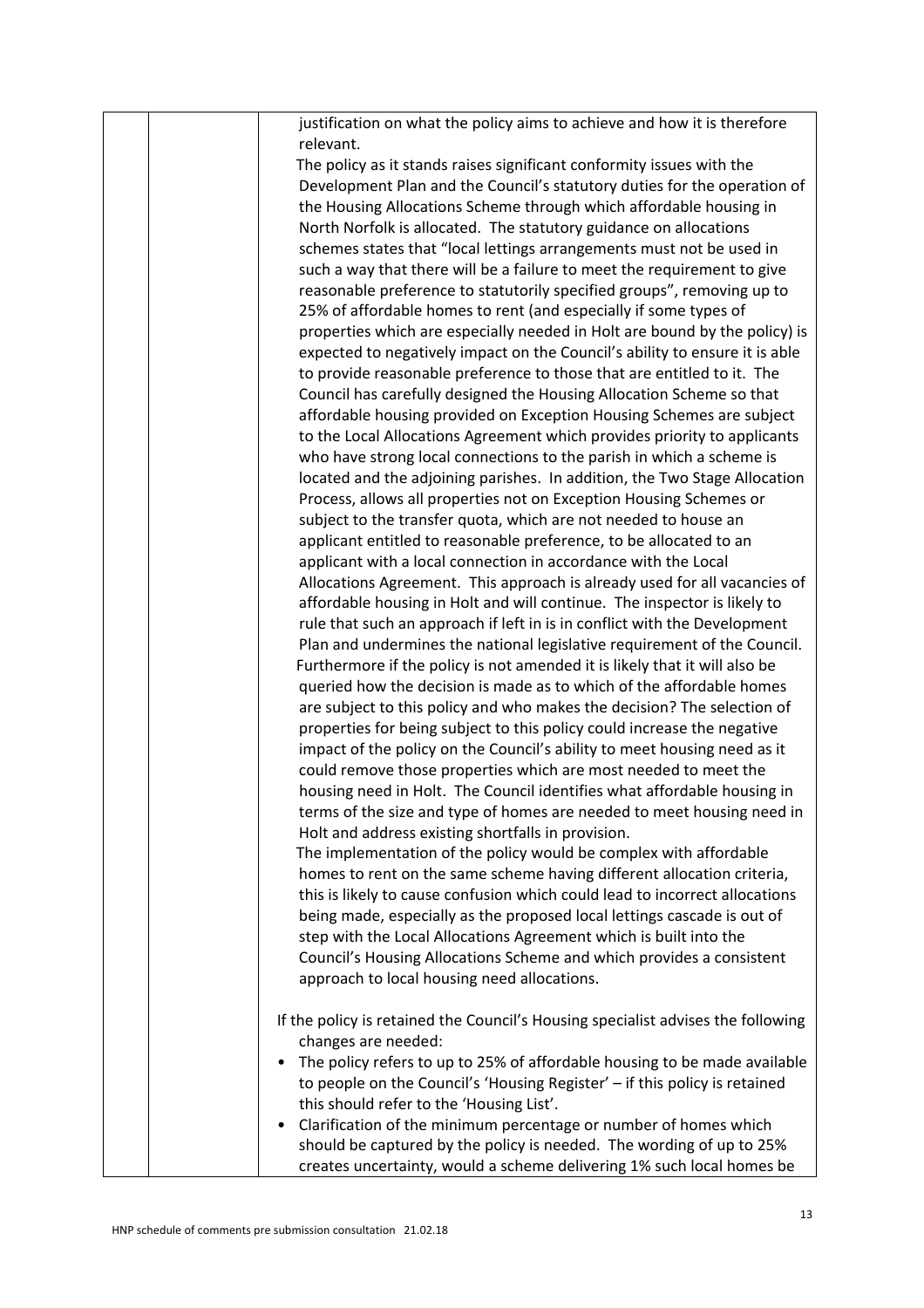|    |         | acceptable? Who would make the decision as to whether the proposed                                                                                     |
|----|---------|--------------------------------------------------------------------------------------------------------------------------------------------------------|
|    |         | percentage is acceptable?                                                                                                                              |
|    |         | Clarification of the local connection criteria is required. For example to                                                                             |
|    |         | have the highest priority how long do you need to have lived in Holt? Is                                                                               |
|    |         | this a day, a year, 2 years? Criteria v) and vi) should be deleted as they                                                                             |
|    |         | are outside the scope of the intention for this policy. People with family                                                                             |
|    |         | connections to Holt should also be eligible.                                                                                                           |
|    |         | This however does not negate the principle of how the inspector will                                                                                   |
|    |         | review the policy approach in the first case. Nor remove the conformity                                                                                |
|    |         | issue.                                                                                                                                                 |
|    |         |                                                                                                                                                        |
|    |         | An alternative local policy suitable for a NP policy would be to have a<br>permissive policy for provision of further Exception Housing Schemes on     |
|    |         | sites outside the existing settlement boundary of Holt which could then                                                                                |
|    |         | be subject to a local lettings requirement and it is suggested that the                                                                                |
|    |         | Council's Local Allocations Agreement is used to determine local                                                                                       |
|    |         | connection and the degree of priority based on strength of local                                                                                       |
|    |         | connection. This would also create consistency for any new Exception                                                                                   |
|    |         | Housing Scheme with the existing Exception Housing Scheme which                                                                                        |
|    |         | serves Holt and the adjoining parishes.                                                                                                                |
|    |         | The NP has in its powers the ability to allocate such sites in addition to                                                                             |
|    |         | the strategic sites allocation process that is being brought forward                                                                                   |
|    |         | through the Local Plan review.                                                                                                                         |
|    |         |                                                                                                                                                        |
|    |         | As above the council can assist in the development of such a policy.                                                                                   |
| 30 |         |                                                                                                                                                        |
|    | Page 30 | 8.12 The table 'figure 1' needs a date for when the figures pertain to                                                                                 |
| 31 | Page 32 | 8.16 Provides a figure of '86% increase'. It is unclear what this means in terms                                                                       |
|    |         | of number of people i.e. how many to how many?                                                                                                         |
| 32 | Page 32 | 8.20 Refers to the 'principles' of dementia friendly communities. It would be                                                                          |
|    |         | helpful to list what the principles are. A copy of the Document should also be                                                                         |
|    |         | made available as part of the evidence base and / or web link provided.                                                                                |
| 33 | Page 34 | 8.26 Policy H02 of the adopted Development Plan requires 45% affordable                                                                                |
|    |         | housing, subject to viability and the reference to viability needs to be added                                                                         |
|    |         | to this paragraph.                                                                                                                                     |
|    |         |                                                                                                                                                        |
|    |         | The policy also is aligned to national policy on 10 or more dwellings - the para                                                                       |
|    |         | needs to be amended to reflect the Development Plan policy HO2 correctly.                                                                              |
|    |         | Please note specific viability evidence has been commissioned to inform the                                                                            |
|    |         | Local Plan review of this policy.                                                                                                                      |
| 34 | Page 34 | 8.28 - delete reference to 'reasonable preference criteria' in wording about                                                                           |
|    |         | the Housing Options Register                                                                                                                           |
| 35 | Page 34 | 8.24 Typo line 4 remove 'the' from 'scale in the locating'                                                                                             |
| 36 | Page 34 | 8.28 - the SHMA reference needs to include the year it was produced and                                                                                |
|    |         | should detail the time line the figure refers to. It is different from the HNP                                                                         |
|    |         | time line and differs between versions. The figure quoted is from an older                                                                             |
|    |         | version and is not the most up-to-date evidence - update to reflect the 2017                                                                           |
|    |         | SHMA - the OAN is 8,581 not 10,067 which is a longer time period and<br>reported in an earlier draft. Additional text should be added that the Council |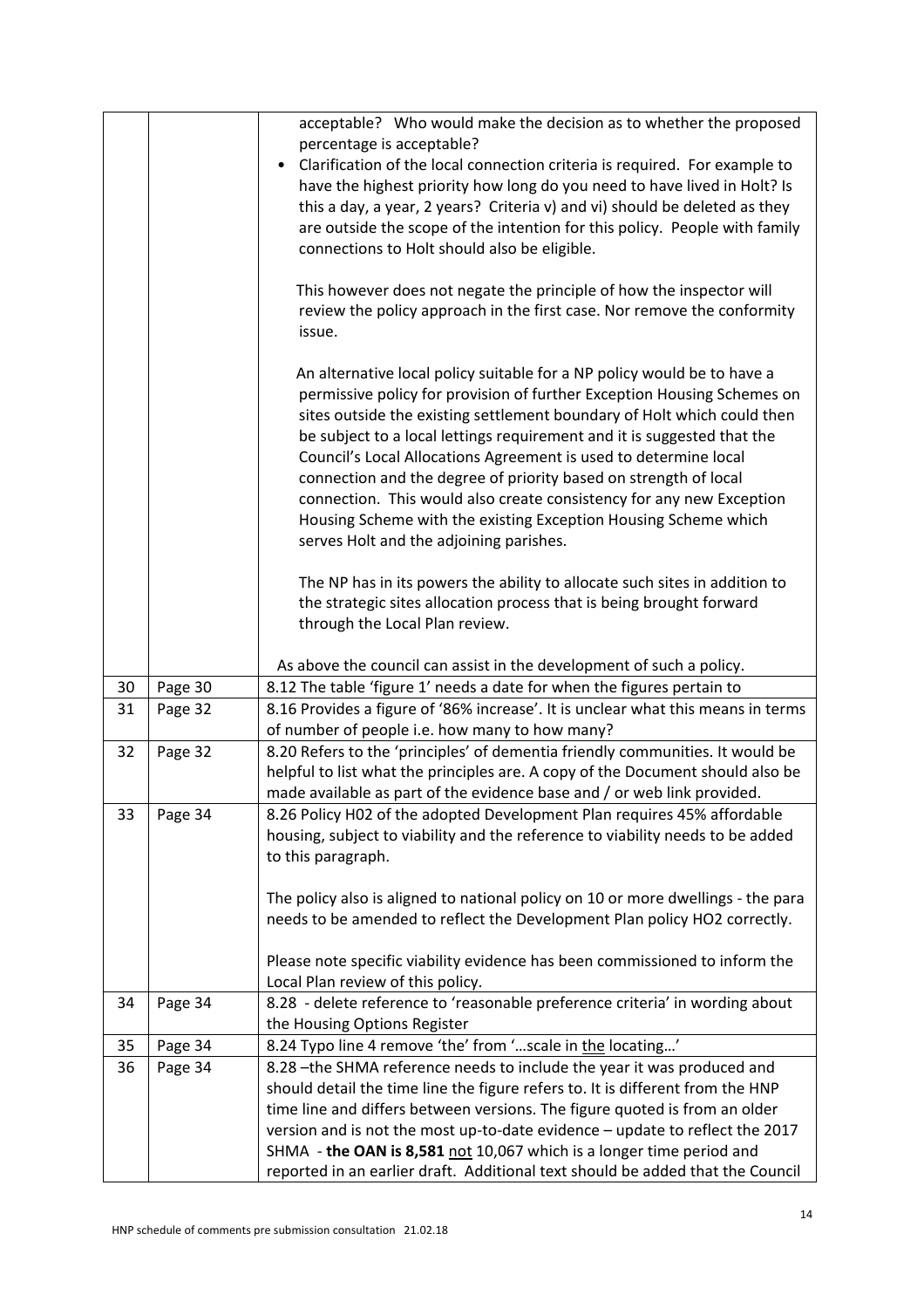|    |              | will use this to inform the setting of a housing target which may be higher.                       |
|----|--------------|----------------------------------------------------------------------------------------------------|
|    |              |                                                                                                    |
|    |              | Note the Government have consulted on a revised housing needs                                      |
|    |              | methodology and it is expected that once published the required                                    |
|    |              | methodology could result in a higher OAN being identified.                                         |
|    |              |                                                                                                    |
|    |              | 8.28 Typo – full stop required at end of last sentence.                                            |
| 37 | Page 35      | 8.30 - text would need to be amended to reflect the required policy review                         |
| 38 | Page 35      | 8.31 - reference to 'some people' - what does this mean - is there a better                        |
|    |              | way of saying this?                                                                                |
| 39 | Page 37      | 8.38 Lists 13 documents which it states 'support' Policies 1, 2, 3 & 4. Use of                     |
|    |              | the word 'Support' is misleading. Perhaps could use 'inform'                                       |
|    |              |                                                                                                    |
|    |              | Some of the titles of the listed documents are not provided in full and / or do                    |
|    |              | not state the year of publication. As above, quotes used have been                                 |
|    |              | incorrectly referenced. The documents and the necessary facts used in the NP<br>should be checked. |
|    |              |                                                                                                    |
|    |              | There is no indication given of where people can view these documents. At                          |
|    |              | least 2 of these are not available using a google search.                                          |
|    |              |                                                                                                    |
|    |              | As stated above, all supporting documents used should be made available to                         |
|    |              | the public through the HNP website or links added to where they can be                             |
|    |              | found. These inform the plan so it is reasonable to allow those commenting                         |
|    |              | on it to judge if the evidence is being used correctly and for the NP group to                     |
|    |              | provide transparency in the plan making process                                                    |
|    |              |                                                                                                    |
|    |              | This matter is repeated on pages 49 (9.28), 56 (10.19), 63 (11.20) & 68 (12.20)                    |
| 40 | Page 39 and  | 8.40 'Core Spatial Planning Core Aims' not sure what this is meant to refer to                     |
|    | every policy | - possibly should say 'North Norfolk Core Strategy Core Aims and Objectives'                       |
|    |              | - This wording is used after each policy and will need to be amended                               |
|    |              | accordingly. Such a statement here is also not required and is superfluous. At                     |
|    |              | any submission stage there is a requirement to demonstrate in the Basic                            |
|    |              | Conditions Statement how each policy is seen to be in conformity. The                              |
|    |              | correct document to refer to and to use in formulating the HNP policies is the                     |
|    |              | conformity guidance note published on the NNDC website - link provided                             |
|    |              | earlier in this review.                                                                            |
|    |              | <b>ENVIRONMENT</b>                                                                                 |
| 41 | Page 43      | 9.6 Typo line 3 insert 'and' after 'pine'                                                          |
| 42 | Page 44      | 9.11 Typo line 1 'north Norfolk' should read 'North Norfolk'                                       |
|    |              | Consider rewording as it is unclear how new footpaths and cycleways 'aid                           |
|    |              | wildlife movement'. Green corridors, which would allow for the movement of                         |
|    |              | wildlife as well as people, may include footpaths/cycleways but should also                        |
|    |              | incorporate other green infrastructure (e.g. trees, hedgerows, grassland etc.)                     |
| 43 | Page 45      | 9.12 repeats paragraph 9.2                                                                         |
| 44 | Page 46      | Typo line 2 'hall' should read 'Hall'                                                              |
| 45 | Page 46      | The Holt Conservation Area Map under 9.17 is out of date and does not                              |
|    |              | reflect the boundary revisions made as part of the review concluded in 2010;                       |
|    |              | i.e. three areas were removed from the boundary at this time. In order to                          |
|    |              | prevent the inspector from removing superseded information this map will                           |
|    |              | need to be updated and reflect the current position.                                               |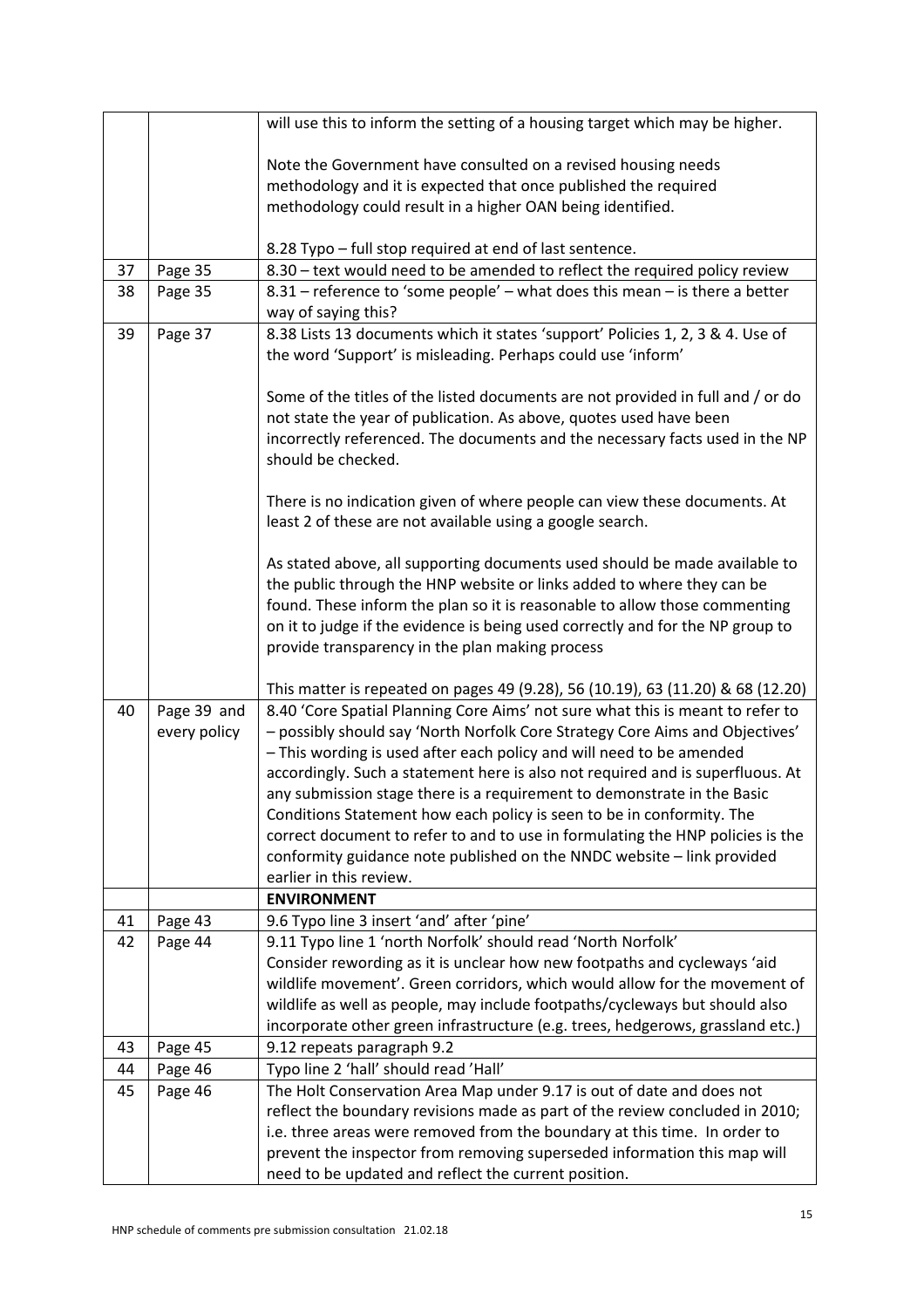| 47 | Page 48 | Important open space. For planning purposes, it is important to undertake a<br>review of the open space to determine their special / important qualities.<br>What is the underlying evidence supporting table 1? How has the list of<br>important open spaces been determined and qualified? The starting point is<br>no doubt consultation feedback but the sites then need to be assessed.                                                                                                                                                                                                                                                                                                                                                                                                                                                                                                                                                                                                                                                                                                                                                                                                                                                                                                                                                                                                                                                                                                                                                                                                                                                               |
|----|---------|------------------------------------------------------------------------------------------------------------------------------------------------------------------------------------------------------------------------------------------------------------------------------------------------------------------------------------------------------------------------------------------------------------------------------------------------------------------------------------------------------------------------------------------------------------------------------------------------------------------------------------------------------------------------------------------------------------------------------------------------------------------------------------------------------------------------------------------------------------------------------------------------------------------------------------------------------------------------------------------------------------------------------------------------------------------------------------------------------------------------------------------------------------------------------------------------------------------------------------------------------------------------------------------------------------------------------------------------------------------------------------------------------------------------------------------------------------------------------------------------------------------------------------------------------------------------------------------------------------------------------------------------------------|
| 48 | Page 50 | Policy 6 This is duplication of CS Policy CT1 and, as currently worded, is not<br>required in the NP. See first General Comment on duplication above. If the NP<br>wishes to include a policy on Open space then it should be locally specific and<br>not duplicate the existing policy.<br>For example It is not clear what 'demonstrated that the benefit to the local<br>community outweighs the loss' means. The policy instead could list the,<br>criteria that should be used by an applicant to measure this? And be locally<br>specific.                                                                                                                                                                                                                                                                                                                                                                                                                                                                                                                                                                                                                                                                                                                                                                                                                                                                                                                                                                                                                                                                                                           |
| 49 | Page 51 | Policy 7 - section 66 of the Planning (Listed Buildings & Conservation Areas)<br>Act, 1990 as amended requires heritage assets to be preserved not protected.<br>Change policy heading - delete protection and replace with preservation (to<br>accord with legislation and NPPF).<br>As worded the policy focusses quite narrowly on listed buildings. Heritage is<br>much broader than this and covers all traditional properties within the area<br>(whether they be listed, locally listed or not listed). It also is inextricably<br>linked to conservation areas which are covered under the previous theme.<br>Due to this narrowness the policy issue is already covered in the existing<br>Development Plan policy EN8, it is also in part a duplication of HNP policy 1<br>and is not necessary on both counts (as it is duplication). The Council advise<br>that areas of duplication should be reviewed and removed prior to<br>submission. Areas of duplication are one of the examiners tests and it is<br>highly likely that such as policy will be deleted.<br>Holt benefits from a distinctive commercial offer which comprises small scale<br>retail outlets and gallery spaces. This aligns quite nicely with the Georgian<br>architecture and the general ambience and thus helps set the town apart<br>from some of its competitors. It would therefore be reasonable to expect that<br>any additional policy on heritage is tailored specifically to the Local identity of<br>Holt. It is recommended that these unnecessary policies are rewritten to<br>specifically value and preserve/enhance these qualities - again giving the |
|    |         | document more of a bespoke feel and local purpose.<br><b>Tourism and employment</b>                                                                                                                                                                                                                                                                                                                                                                                                                                                                                                                                                                                                                                                                                                                                                                                                                                                                                                                                                                                                                                                                                                                                                                                                                                                                                                                                                                                                                                                                                                                                                                        |
| 50 | Page 52 | 10.2 line 2 - Typo 'north Norfolk' should read 'North Norfolk'                                                                                                                                                                                                                                                                                                                                                                                                                                                                                                                                                                                                                                                                                                                                                                                                                                                                                                                                                                                                                                                                                                                                                                                                                                                                                                                                                                                                                                                                                                                                                                                             |
| 51 | Page 55 | 10.15 The text new employment in the countryside will be supported where it<br>can be demonstrated it would make a positive contribution to the<br>conservation area? What is meant by this - the conservation area covers the<br>town, it reads like a policy but is not a policy as it is in the body of the<br>document. The supporting text goes on to require applications to be assessed<br>against criteria set out for the protection of the character and appearance of<br>Holt. However, no such criteria are detailed. Any policy should be written to<br>include an action and in this case require a proposal to demonstrate the<br>potential amount of impact on the town centre. This then raises the<br>acceptable amount of impacts. Any acceptable level will need to be in line<br>with the NPPF and be backed by appropriate evidence. Overall this approach<br>runs the risk of being considered unreasonable.                                                                                                                                                                                                                                                                                                                                                                                                                                                                                                                                                                                                                                                                                                                        |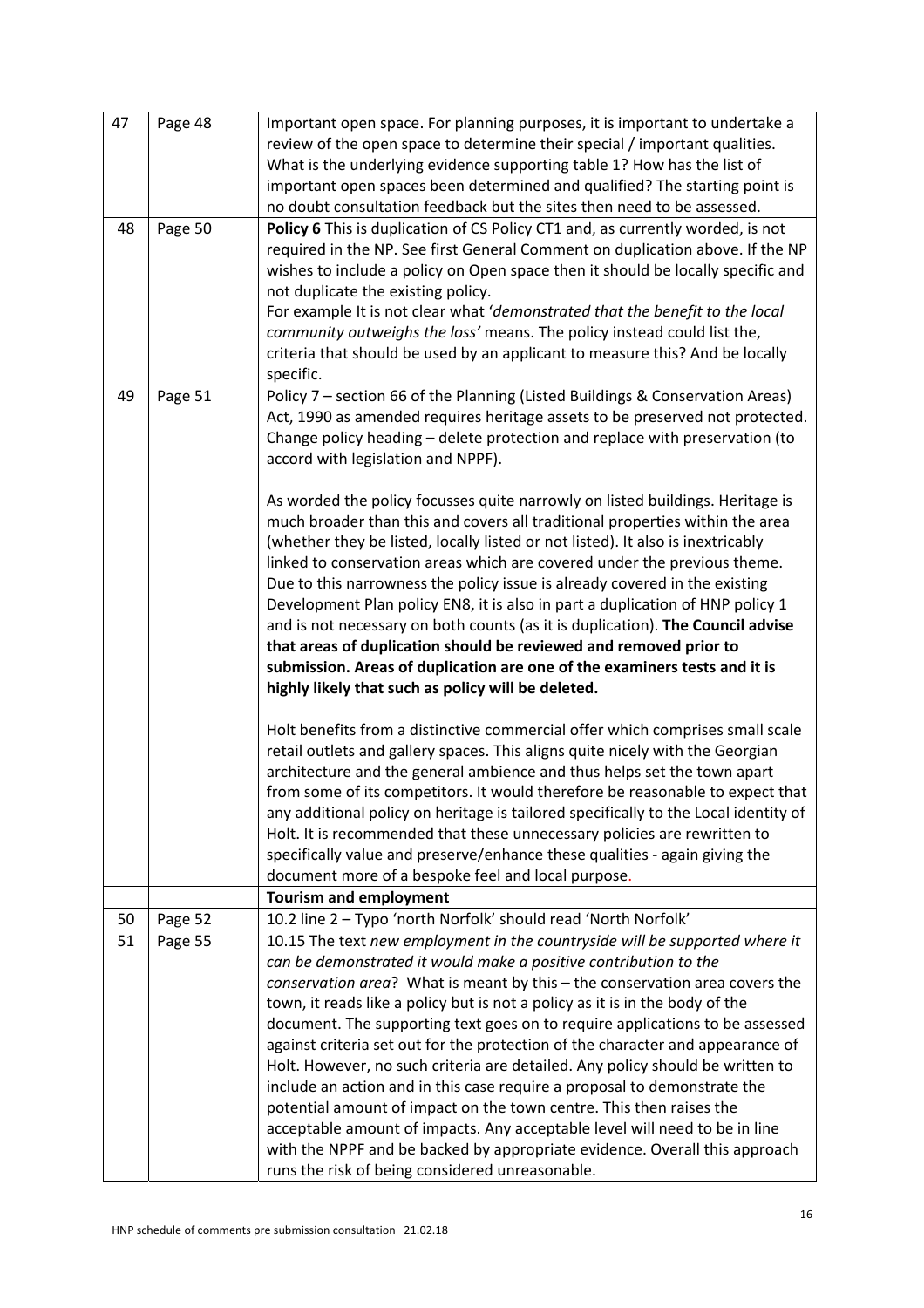| 52 | Page 54 | 10.9 The referenced study requires the year to be included in order to             |
|----|---------|------------------------------------------------------------------------------------|
|    |         | accurately identify it. The study, as part of the evidence, should be made         |
|    |         | available on the HNP web site or at least a link provided to the NNDC web site     |
|    |         | where it is published.                                                             |
|    |         | Clarification - although the Aldi store has not come forward there is an extant    |
|    |         | planning permission for retail development on the site. The section should be      |
|    |         | updated to reflect that rather than the specific end user.                         |
| 53 | Page 57 | Policy 8 - This policy appears to duplicate existing Development Plan policies     |
|    |         | EN4, EN9, EN13, EC1, EC3 and conflicts with SS2 and EC2 - it does not add any      |
|    |         | local distinctiveness to the Development Plan policies. As such it is likely that  |
|    |         | the inspector will delete such duplication.                                        |
|    |         | The first part of the policy (the intro) which details the requirement to comply   |
|    |         | with the HNP and Development Plan is again superfluous as determination of         |
|    |         | any planning application must be in accordance with the Development Plan           |
|    |         | unless material considerations indicate otherwise.                                 |
|    |         |                                                                                    |
|    |         | The use of 'unacceptable' is difficult to measure. Would suggest this is           |
|    |         | changed to 'significant'.                                                          |
|    |         |                                                                                    |
|    |         | It is not clear what would constitute a 'negative effect' or how this would be     |
|    |         | measured. It should be clearer on what is expected of developers and how           |
|    |         | the policy should be interpreted; as written it will be ineffective as it details  |
|    |         | no specific operational or measurable criteria.                                    |
|    |         |                                                                                    |
|    |         | National guidance states that "A policy in a neighbourhood plan should be          |
|    |         | clear and unambiguous. It should be drafted with sufficient clarity that a         |
|    |         | decision maker can apply it consistently and with confidence when                  |
|    |         | determining planning applications. It should be concise, precise and               |
|    |         | supported by appropriate evidence. It should be distinct to reflect and            |
|    |         | respond to the unique characteristics and planning context of the specific         |
|    |         | neighbourhood area for which it has been prepared.                                 |
|    |         | Paragraph: 041 Reference ID: 41-041-20140306"                                      |
|    |         |                                                                                    |
|    |         | As it stands there is a distinct risk that the policy will be deleted by any       |
|    |         | inspector.                                                                         |
| 54 | Page 58 | Policy 9 - again a duplication of a strategic policy $-$ a NP needs to reflect the |
|    |         | published guidance sheet on strategic conformity in line with the PPG              |
|    |         | guidance issued by DCLG. The existing Development Plan details the                 |
|    |         | acceptable locations of tourism development in the principle settlements           |
|    |         | through policy EC 7 and requires a sequential assessment of sites in the           |
|    |         | countryside. Policy 9 does not add any local distinctiveness to this policy and    |
|    |         | will be ineffective. Consider deletion, re wording or the identification of a      |
|    |         | specific suitable and available site for allocation.                               |
|    |         | <b>Leisure and Tourism</b>                                                         |
| 55 | Page 59 | Figure 4 requires a date for when the data relates to and would benefit from       |
|    |         | adding the source link.                                                            |
| 56 | Page 60 | 11.5 line 4 - Typo remove 'a' from after 'of'                                      |
|    |         | 11.9 confusion here with earlier section on open space                             |
| 57 | Page 63 | Policy 10 - The policy has no operational element that would require               |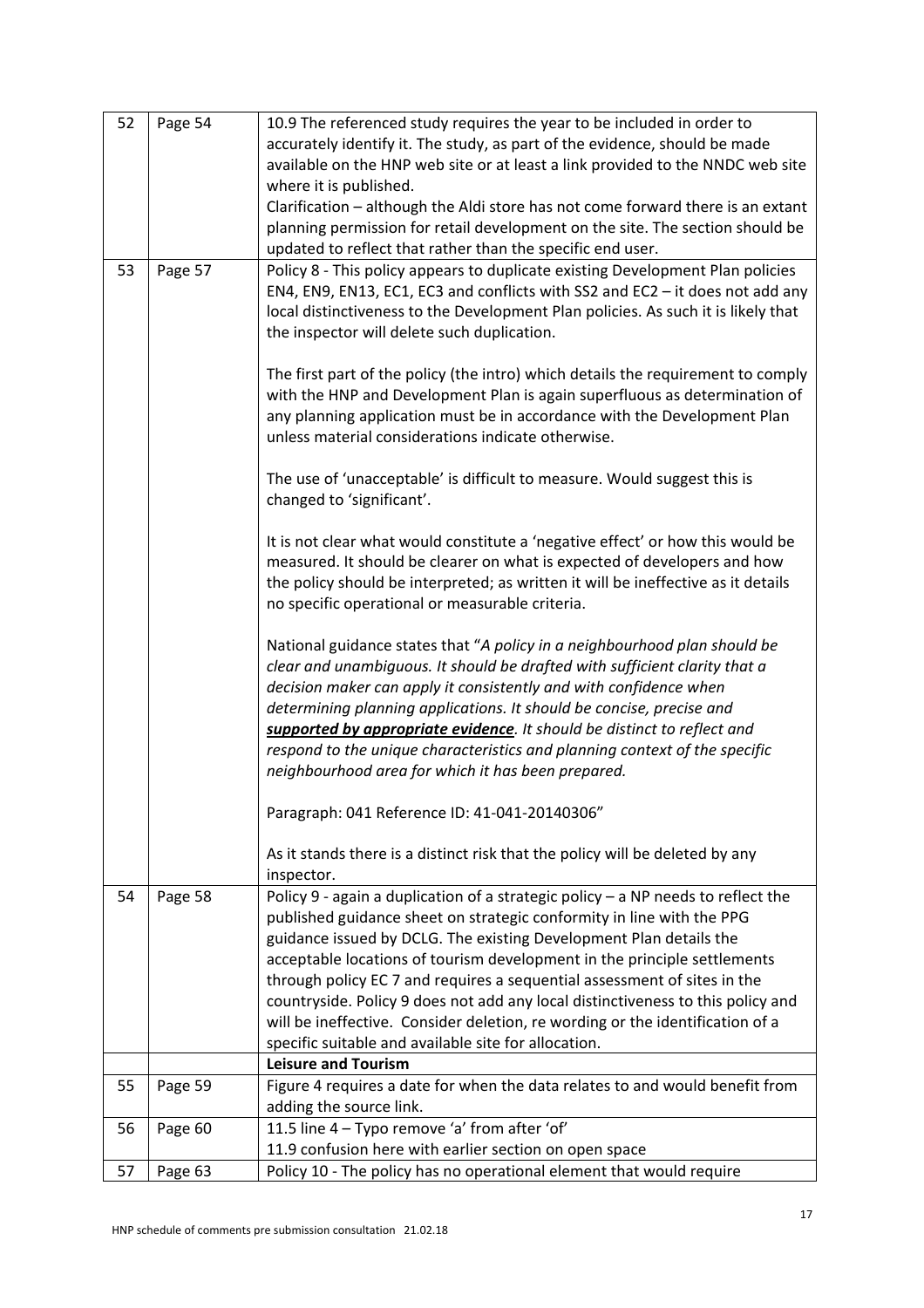|    |         | additional facilities to be provided and is therefore ineffective. As worded it is<br>an aspiration and contains no policy mechanism to achieve it. Policy CT3 of<br>the Development Plan supports provision of community facilities and is<br>aligned with the NPPF para 70. This policy is therefore seen as duplication.<br>In order to add local distinctiveness the policy could be revised to include<br>specific community facilities that could be provided / supported in light of<br>growth; i.e. the evidence should include a review of existing facilities and the<br>requirement for additional facilities in line with a national methodology. The<br>policy could also add local detail through focussing on what to do in the event<br>of a loss of any facilities through a specific proposal; e.g. alternative facilities<br>of better quality, improved access etc. should be provided. However care will<br>be needed not to duplicate existing Development Plan policies.                                                                                                                                                                                                                                                                                                                                                                       |
|----|---------|-----------------------------------------------------------------------------------------------------------------------------------------------------------------------------------------------------------------------------------------------------------------------------------------------------------------------------------------------------------------------------------------------------------------------------------------------------------------------------------------------------------------------------------------------------------------------------------------------------------------------------------------------------------------------------------------------------------------------------------------------------------------------------------------------------------------------------------------------------------------------------------------------------------------------------------------------------------------------------------------------------------------------------------------------------------------------------------------------------------------------------------------------------------------------------------------------------------------------------------------------------------------------------------------------------------------------------------------------------------------------|
| 58 | Page 65 | Infrastructure<br>12.2 - delete 'and via a S106 agreement / S278 agreement' as 'through                                                                                                                                                                                                                                                                                                                                                                                                                                                                                                                                                                                                                                                                                                                                                                                                                                                                                                                                                                                                                                                                                                                                                                                                                                                                               |
|    |         | planning obligations' already covers this.                                                                                                                                                                                                                                                                                                                                                                                                                                                                                                                                                                                                                                                                                                                                                                                                                                                                                                                                                                                                                                                                                                                                                                                                                                                                                                                            |
|    |         | - Typo - delete 'a' after 'of' in line 3                                                                                                                                                                                                                                                                                                                                                                                                                                                                                                                                                                                                                                                                                                                                                                                                                                                                                                                                                                                                                                                                                                                                                                                                                                                                                                                              |
| 59 | Page 66 | 12.14 - Typo line 4 - insert 'are' before 'currently'                                                                                                                                                                                                                                                                                                                                                                                                                                                                                                                                                                                                                                                                                                                                                                                                                                                                                                                                                                                                                                                                                                                                                                                                                                                                                                                 |
| 60 | Page 68 | Policy 12 - The aspiration is welcomed, however caution is advised $-$ as reads<br>as if such applications came forward that all such application would be<br>supported regardless of any impacts and location - is this what is intended?<br>What if an application came forward for the next generation of mobile<br>technology 5G? These use higher frequency radio bands which travel less well<br>than existing 4G and will require further booster stations to ensure adequate<br>coverage. Should the policy review where and how such infrastructure could<br>be located? E.g. it could comment on appropriate issues in the conservation<br>area. What is meant by 'superfast broadband'?<br>Note as a requirement of building regulations (as of $1st$ January 2017) there is<br>a requirement for new buildings to have physical infrastructure to support<br>high speed broadband (>30Mbps). However, it remains that there is no<br>requirement to provide external or site wide infrastructure beyond the access<br>point. Improving broadband is often a commercial decision, however the HNP<br>could explore ways in which site wide infrastructure is provided at the time of<br>development in order to bring improvements and to align with the objective<br>and ensure new development is provided with high speed connections at<br>occupation. |
| 61 | Page 69 | Policy 13 - As worded the policy does contain some local distinctions from the<br>existing Development Plan policy CT5 in that it requires some enhancement<br>of existing networks and does add some local flavour. However, there are<br>other areas that the policy seems to add no value or local distinction and<br>could be considered as disproportionate.<br>The NPPF however, stipulates that proposals cannot be refused on transport<br>grounds unless the residual cumulative impacts of development are severe.<br>The NPPF states that a Transport Statement or Transport Assessment is<br>required where a development will generate significant amounts of<br>movement. Any policy needs to identify which type of submission is required.<br>It is questioned how and why the threshold of 11 or more dwellings and all<br>commercial development has been arrived at. Is this supported by evidence?<br>And has the Highway authority been involved in the development of such an                                                                                                                                                                                                                                                                                                                                                                   |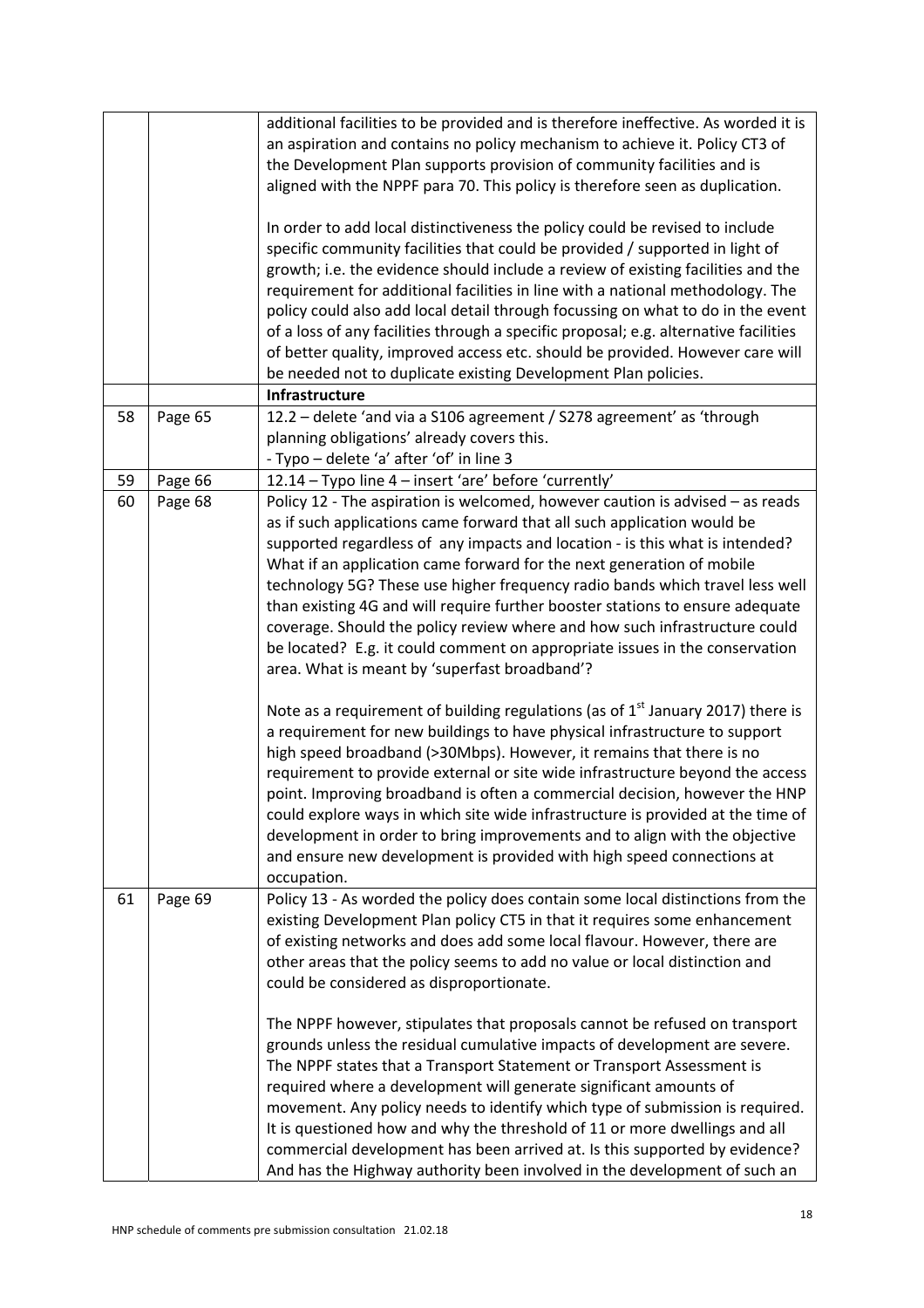|    |         | approach.                                                                                                                                                                                                                                                                                                                                                                                                                                                                                                                                                                                               |
|----|---------|---------------------------------------------------------------------------------------------------------------------------------------------------------------------------------------------------------------------------------------------------------------------------------------------------------------------------------------------------------------------------------------------------------------------------------------------------------------------------------------------------------------------------------------------------------------------------------------------------------|
|    |         | The adopted NNDC validation list currently includes the requirement to<br>provide a transport statement as between 50 -100 dwellings and a full<br>transport assessment for proposals over 100 residential units. There are also<br>varying thresholds for different amounts of types of commercial development<br>and of commercial floor space. Any policy should align to these requirements<br>which are informed by NCC as the Highways statutory body and form part of<br>the Councils adopted policy.                                                                                            |
|    |         | If all new development needs to comply with this policy then, as currently<br>worded, even a development of one dwelling would be required to provide a<br>footpath/cycleway or public transport improvement; this is not reasonable<br>and disproportionate. Is it what is intended?                                                                                                                                                                                                                                                                                                                   |
|    |         | Similarly there are large variations in Use Class and scale of commercial<br>development which could be located throughout the district under the<br>banner of commercial development. Requiring "all commercial development"<br>to contribute / provide various assessments is unrealistic and<br>disproportionate.                                                                                                                                                                                                                                                                                    |
|    |         | Once the assessment is undertaken, how is the assessment to be used in the<br>determination of planning applications. The NPPF only requires refusal where<br>it is proven the cumulative effects are severe. It is therefor considered the<br>requirement is potentially onerous and disproportionate and runs the risk of<br>failing the Basic Condition tests.                                                                                                                                                                                                                                       |
|    |         | The policy calls for any such assessment to include surrounding parishes. The<br>neighbourhood plan jurisdiction is confined to the defined NP area and any<br>requirement to apply a policy outside is beyond the jurisdiction of the plan<br>and runs the risk of deletion.                                                                                                                                                                                                                                                                                                                           |
|    |         | Overall and on balance it is considered that this policy is not a justified or<br>effective policy and should be deleted or converted into supporting /<br>aspirational text. The assessment of traffic is part of the process in<br>determining a planning application. Any such assessment is provided by the<br>statutory highway body as part of the normal process in line with national<br>policy.                                                                                                                                                                                                |
| 62 | Page 69 | Policy 14 is not a policy as currently worded, it is an aspiration; there is no<br>mechanism to be applied. A general policy encouraging community facilities<br>is not necessary as this would be dealt with under existing Development Plan<br>policies. The inspector is likely to find it is not required.<br>If it is intended to give further encouragement specifically to healthcare and<br>educational facilities then a different policy approach would be needed, e.g.<br>setting out the reasons for exception to the general policies. Specific<br>justification would be needed for this. |
|    |         | FYI the identification and provision of additional healthcare and associated<br>health infrastructure is the responsibility of Health service providers. In<br>conjunction with the CCG / NHS England the local health practice identify<br>growth requirements in order to support residential growth. The Council have                                                                                                                                                                                                                                                                                |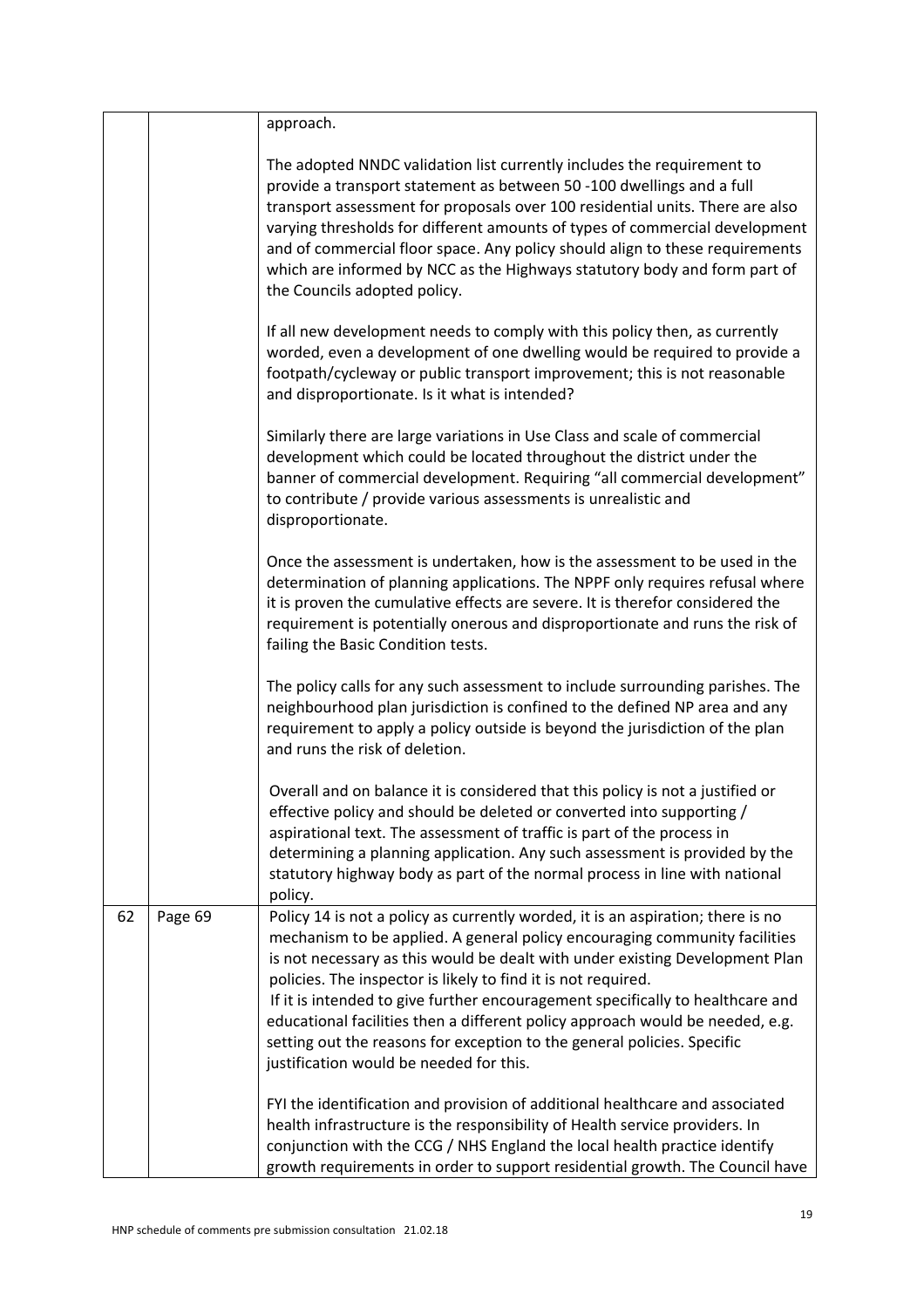|    |                                 | signed up to a Norfolk Wide Health Protocol along with NHS England and the         |
|----|---------------------------------|------------------------------------------------------------------------------------|
|    |                                 | North Norfolk CCG. Applications are consulted on with the relevant                 |
|    |                                 | healthcare providers. A s106 contribution has been collected for health care       |
|    |                                 | improvements in association with recent larger scale planning permissions in       |
|    |                                 | Holt as requested by the local providers. It is an ongoing commitment and          |
|    |                                 | part of the Development Plan. However it remains up to the health providers        |
|    |                                 | to identify the need and decide how the monies are spent.                          |
| 63 | General                         | Infrastructure section General - given the aspirational nature and duplication     |
|    |                                 | of most elements of policies in this section would it not be better to             |
|    |                                 | undertake a full review of the existing Development Plan policies and seek to      |
|    |                                 | provide one NP policy covering local aspects which can add some meaningful         |
|    |                                 | value to the existing policies rather than seeking to duplicate the general        |
|    |                                 | existing policies?                                                                 |
|    |                                 | <b>Delivery, implementation and Monitoring</b>                                     |
| 64 | Page 71                         | 13.15 line 2 - Typo - amend 'maybe' to 'may be'                                    |
| 65 | Page 73                         | Description of 'Broadband' explains speeds of broadband. - This should be in       |
|    |                                 | the policy. Could include description 'a high-capacity transmission technique      |
|    |                                 | using a wide range of frequencies, which enables a large number of messages        |
|    |                                 | to be communicated simultaneously'.                                                |
| 66 | Page 74                         | Description of 'Brownfield land or Previously Developed Land' only cites part      |
|    |                                 | of the definition from the NPPF. Amend text to include the whole definition        |
|    |                                 | so that it is understood what land is excluded.                                    |
| 67 | Page 76                         | Description of 'greenfield land' - states 'does not include residential garden     |
|    |                                 | land' - this is not entirely correct. Amend text to reflect actual situation.      |
| 68 | Page 76                         | Description of 'Listed Building' In line 1 second sentence; the correct order of   |
|    |                                 | importance for the grades is 'I, II* or II' rather than 'I, II or II*'             |
| 69 | Page 77                         | Description of 'Permitted Development' - correct citation of the legislation is    |
|    |                                 | 'The Town and Country Planning (General Permitted Development) (England)           |
|    |                                 | Order 2015' - amend the text                                                       |
| 70 | Page 78                         | Definition for settlement boundary - is poor and should be amended.                |
|    |                                 | A settlement boundary is a line that is drawn on a plan around a settlement,       |
|    |                                 | which reflects its built form, it is a policy tool reflecting the area where a set |
|    |                                 | of plan policies are to be applied. This could include policies within your        |
|    |                                 | Neighbourhood Development Plan.                                                    |
|    |                                 |                                                                                    |
|    |                                 | In general, there is a presumption in favour of development within the             |
|    |                                 | settlement boundary. Any land and buildings outside of the boundary line are       |
|    |                                 | usually considered to be open countryside where development would be               |
|    |                                 | regulated through other policies of the Development Plan                           |
| 71 | Page 79                         | 'SPD' - update definition - it is a document that adds further detail to the       |
|    |                                 | policies in the "Local Plan". SPD's can be used to provide further guidance for    |
|    |                                 | development specific issues; they are a material consideration in planning         |
|    |                                 | decisions.                                                                         |
|    |                                 |                                                                                    |
|    | <b>Sustainability Appraisal</b> |                                                                                    |
| 72 |                                 | It has been previously advised that the production of an SA is not a               |
|    |                                 | requirement of the neighbourhood plan process, as detailed in the PPG, and         |
|    |                                 | can confirm that given the general content of the emerging plan the                |
|    |                                 | production of an SA has limited value. Through the Basic Conditions                |
|    |                                 | Statement there is requirement to demonstrate how the HNP contributes to           |
|    |                                 | sustainable development, although an SA can sometimes assist in this case,         |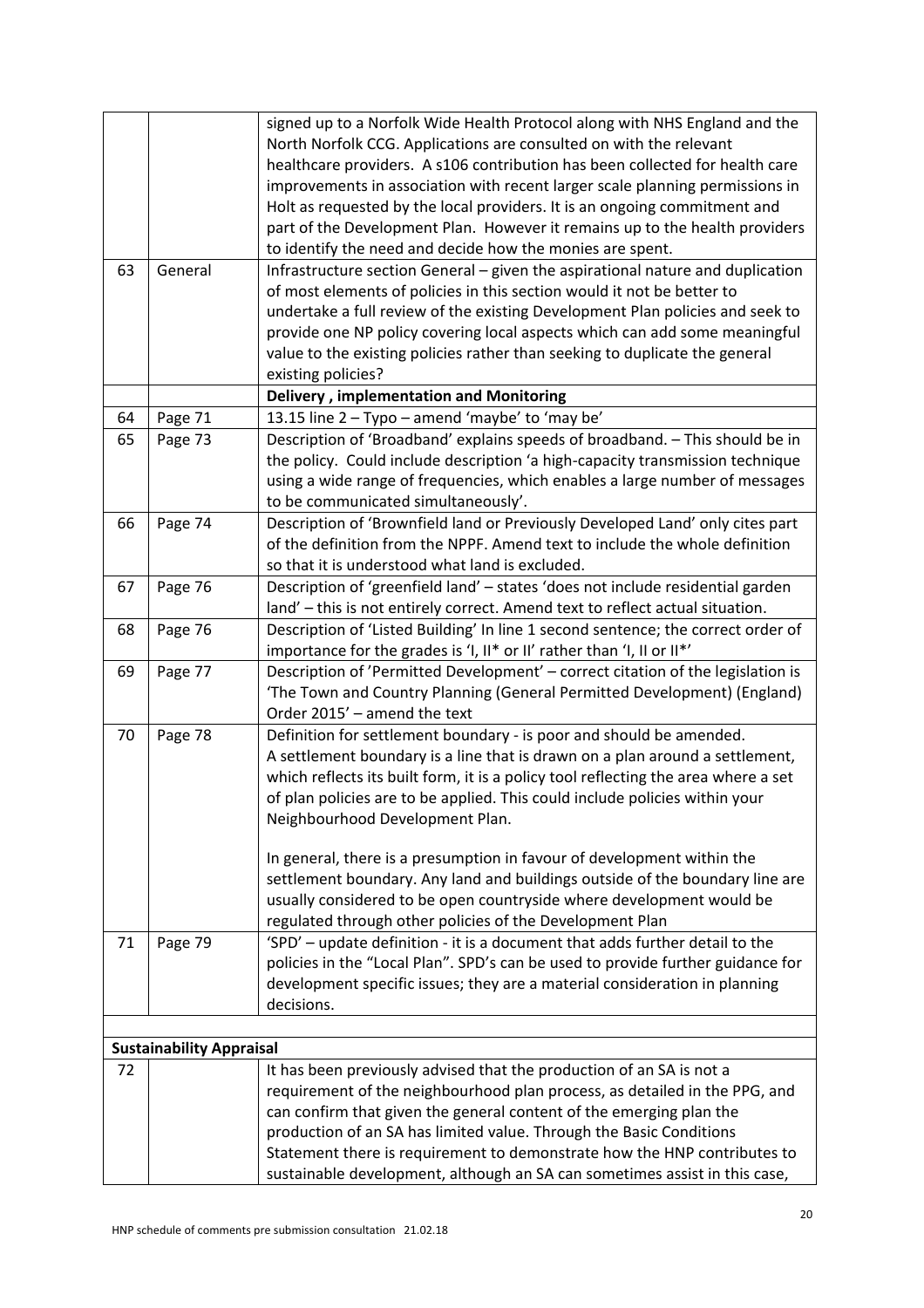|    |                                           | given the generality of the policies it is seen as disproportionate and an<br>obvious and unnecessary onerous task. The SA document is not an<br>examination document itself and although it contains a number of serious<br>errors and omissions, given that the examination will focus on the Basic<br>Condition tests and not the SA, it is considered that a full critique does not<br>warrant the resource necessary, especially as previous detailed commentary<br>has been given.                                                                                                                                                                                                                                                                                                                                                                                                                                                                                                                                                                                                                                                                        |
|----|-------------------------------------------|-----------------------------------------------------------------------------------------------------------------------------------------------------------------------------------------------------------------------------------------------------------------------------------------------------------------------------------------------------------------------------------------------------------------------------------------------------------------------------------------------------------------------------------------------------------------------------------------------------------------------------------------------------------------------------------------------------------------------------------------------------------------------------------------------------------------------------------------------------------------------------------------------------------------------------------------------------------------------------------------------------------------------------------------------------------------------------------------------------------------------------------------------------------------|
|    |                                           | That said as the steering group have decided to continue in the production of<br>an SA and given that the legislation requires that it is iterative and used to<br>inform plan development, the SA should be kept up-to-date and re published<br>at each consultation stage. The previous comments on the scoping report<br>provide a starting point. Going forward the document should be updated to<br>incorporate the information previously supplied. It would also be expected<br>that the comments supplied at the time of previous consultation are in any<br>case detailed along with the other statutory bodies' replies and a response<br>justified in the required Consultation Statement at any submission stage.                                                                                                                                                                                                                                                                                                                                                                                                                                   |
|    |                                           | If the intention is to use the SA report to demonstrate that the HNP<br>contributes to sustainable development, as a minimum the SA objectives<br>need to be expanded to include the full 16 SA objectives of the Local Plan -<br>otherwise how can it be used? These have previously been sent to the<br>steering group / consultant tasked with the production of the HNP but should<br>you require an additional copy please get in touch.                                                                                                                                                                                                                                                                                                                                                                                                                                                                                                                                                                                                                                                                                                                   |
|    |                                           | As advised in correspondence on the 17.11.17 an alternative approach would<br>be to use the full framework but to develop a simpler matrix SA rather than a<br>full blown appraisal of all the policies. It is considered that this would be a<br>much more cost effective, proportionate and simpler approach and<br>considerably less work and broadly acceptable in demonstrating sustainability<br>objectives. The matrix could then help address one of the basic conditions<br>tests without repeating the inaccuracies contained in the SA as well as<br>keeping down the town council's costs.                                                                                                                                                                                                                                                                                                                                                                                                                                                                                                                                                          |
|    | <b>Compliance with the SEA Directive.</b> |                                                                                                                                                                                                                                                                                                                                                                                                                                                                                                                                                                                                                                                                                                                                                                                                                                                                                                                                                                                                                                                                                                                                                                 |
| 73 |                                           | As previously advised and to avoid any ambiguity it is the Council as the Local<br>Planning Authority and as the responsible body under regulation 9 of the<br>Environmental Assessment of Plans and Programmes Regulations 2004, that<br>has to satisfy itself that the regulations have been adhered to. It was agreed<br>that as part of the support offered to HNP at the meeting on the 08.11.17<br>that a screening opinion would be requested from the Council once the<br>policies of the plan had become known. This would be done through the<br>submission of a screening report detailing the environmental considerations<br>such as the locations, type and characteristics of the relevant European<br>designated sites. E.g. Holt Lows SSSI, Holt Lows and Valley Fens SAC, County<br>Wildlife Sites, country parks, ancient woodlands, Public Right of Ways,<br>priority habitats etc. Much of this information can be obtained from Natural<br>England and "magic maps". The Council as the responsible body will review<br>the information provided and consult on its determination and the provided<br>evidence with the statutory bodies. |
|    |                                           | The SA report includes an attempt at a screening determination which                                                                                                                                                                                                                                                                                                                                                                                                                                                                                                                                                                                                                                                                                                                                                                                                                                                                                                                                                                                                                                                                                            |